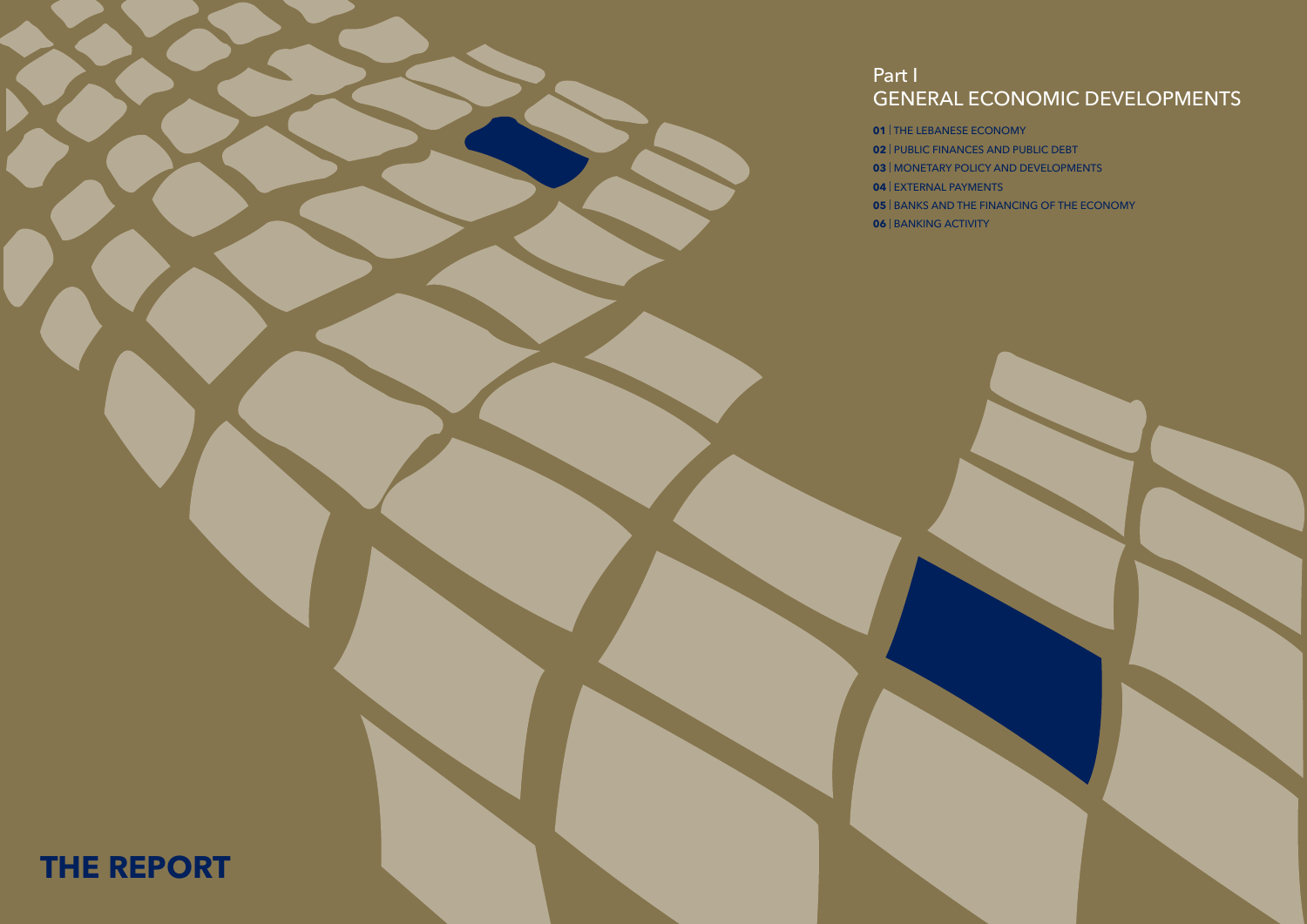# 01| **THE LEBANESE ECONOMY**

# $01$  | 1

The beginning of the year 2019 witnessed the formation of a new government for Lebanon after a delay that lasted for more than eight months, which revived hopes for launching the long-awaited financial and economic reforms that were included in the government's paper presented to the CEDRE conference for Investment Expenditure, the implementation of which was also delayed for more than a year and a half (since May 2018). The new positive atmosphere and ambition to the restoration of confidence, the reduction of uncertainty, the revitalization of the economic activity and the stimulation of growth have been accompanied by reassuring statements made by external parties, where it was stressed that the stability of the Lebanese financial system is essential to the security of the country and that a good relationship with the monetary authorities allows to address urgent issues before turning into crisis. This argument implied that any financial collapse in Lebanon is not expected and not beneficial to the international community, and that the common interests require maintaining financial and security stability in Lebanon.

### 01 | **2**

However, systematic and progressive attacks on the banking sector from inside and outside, from economists, journalists, analysts, rating institutions and others soon appeared and began to unleash judgments, opinions, and analysis, most of them unfairly, and sow anxiety and despair in the hearts of the Lebanese knowingly or ignorantly, calling for uncommon and non-market procedures to deal with and forcibly cancel public debt, with excessive highlights on the sovereign risks, political turmoil, and public debt. Also, the banking sector has not been spared from the first quarter of the year 2019 from the attack and falsehood by political and non-

political parties and for various purposes calling for charging banks more taxes on their income, in conjunction with external pressures that weaken the banking sector and monetary stability. New and recurring attempts by many foreign banks to persuade large depositors in Lebanon to transfer their money abroad in order to avoid any deduction that might be imposed on them as a result of the measures that will be taken by the Lebanese state were reported. These attempts have undermined confidence and encouraged the exit of funds.

### 01 | **3**

In parallel, and contrary to what was hoped, the deteriorating political performance and political wrangling in the country continued and so the waste of time for known and unknown reasons instead of carrying out the required structural and sectoral reforms and instead of addressing waste and corruption, and launching the public investment program submitted by the government to the CEDRE conference. The continuous bleeding in the balance of external payments since the outbreak of events in Syria worsened, and the growth of bank deposits and assets decreased to unprecedented levels. The monetary authorities, in order to address the de facto situation, intensified the financial engineering operations that were reflected by an increase in interest rates, with their negative impact on the credit activity. Economic activity has been weak due to all of these implications related to the developments referred to above.

### $01 | 4$

The credit rating agencies were not out of the context of the economic crisis, as Fitch, Moody's and Standard & Poor's downgraded the credit rating of the Lebanese state, which raised the level of concern among investors, depositors and citizens. This

downgrade was due to several factors, including increased financial and monetary risks, increased risks to the government is ability to service the debt, and the growing possibilities of rescheduling debts and considering default, knowing that the weak creditworthiness of the Lebanese government is reflected on the creditworthiness of banks due to the high exposure of the latter to the Lebanese sovereign debt.

### 01 | **5**

In September 2019, Jamal Trust Bank (JTB) took the decision to self-liquidate in coordination with the Bank of Lebanon in light of the US Treasury decision to include the name of the bank on the sanctions list on August 29, 2019. This was preceded and followed by visits to Lebanon by officials in the US Treasury, and that in turn caused disturbing confusion to groups of depositors with banks and unleashed speculation and rumors that affected the reputation of some other banks and weakened confidence in the banking sector and monetary stability. People then began to hear about an unusual demand for the dollar and its scarcity in the markets and its exit from Lebanon, although the exit of funds may date back to much earlier period of time. In light of the continuing pressures, and political discard within the Lebanese government and the intensification of US sanctions, the civil uprising exploded in October 2019, raising legitimate social demands that forced the government to resign less than a month after the uprising outbreak and the formation of a new government after about two months from this date. Due to street pressure, riots and heightened uncertainties, banks were forced to close around two weeks and put restrictions on transfer abroad and cash withdrawals in foreign currency. However, the right of individuals and institutions to their deposits and their use internally remained, as were

the interest paid on them. Since that time, heavy use for deposits have been recorded by their owners with the intention of purchasing properties and real estate, settling debts with banks and domestic cash savings in Lebanese pounds and dollars.

# $01$  | 6

With the emergence of a severe liquidity crisis and the outflow of funds in the last quarter of the year and in the absence of confidence and stability in the country and its negative repercussions on consumption and investment, overall demand decreased significantly and Lebanon experienced a sharp economic contraction in the year 2019, as it recorded a negative real growth rate of 6.9%, and the gross domestic product (GDP) fell to about USD 49 billion (LBP 77.5 trillion), according to official figures. The public deficit was about 11.4% of GDP, while the deficit in the current account approached 24% of the GDP. The public debt to GDP rose to about 178%, and the balance of payments recorded a deficit of USD 5.85 billion.

# $01$  | **7**

The difficult economic and financial situation continued over the first half of the year 2020, that is, the date of preparation of this report, knowing that the expectations of the International Monetary Fund (IMF) indicate real negative economic growth of 12% in 2020, the worst since the Lebanese war. The situation even worsened with the spread of the Corona pandemic in late February 2020, which necessitated complete and partial closure and general mobilization, with negative repercussions on economic activity, the financial position of institutions, the labor market and employment opportunities, lending portfolios at banks and public revenues. The situation was further aggravated by the government's announcement of a suspension of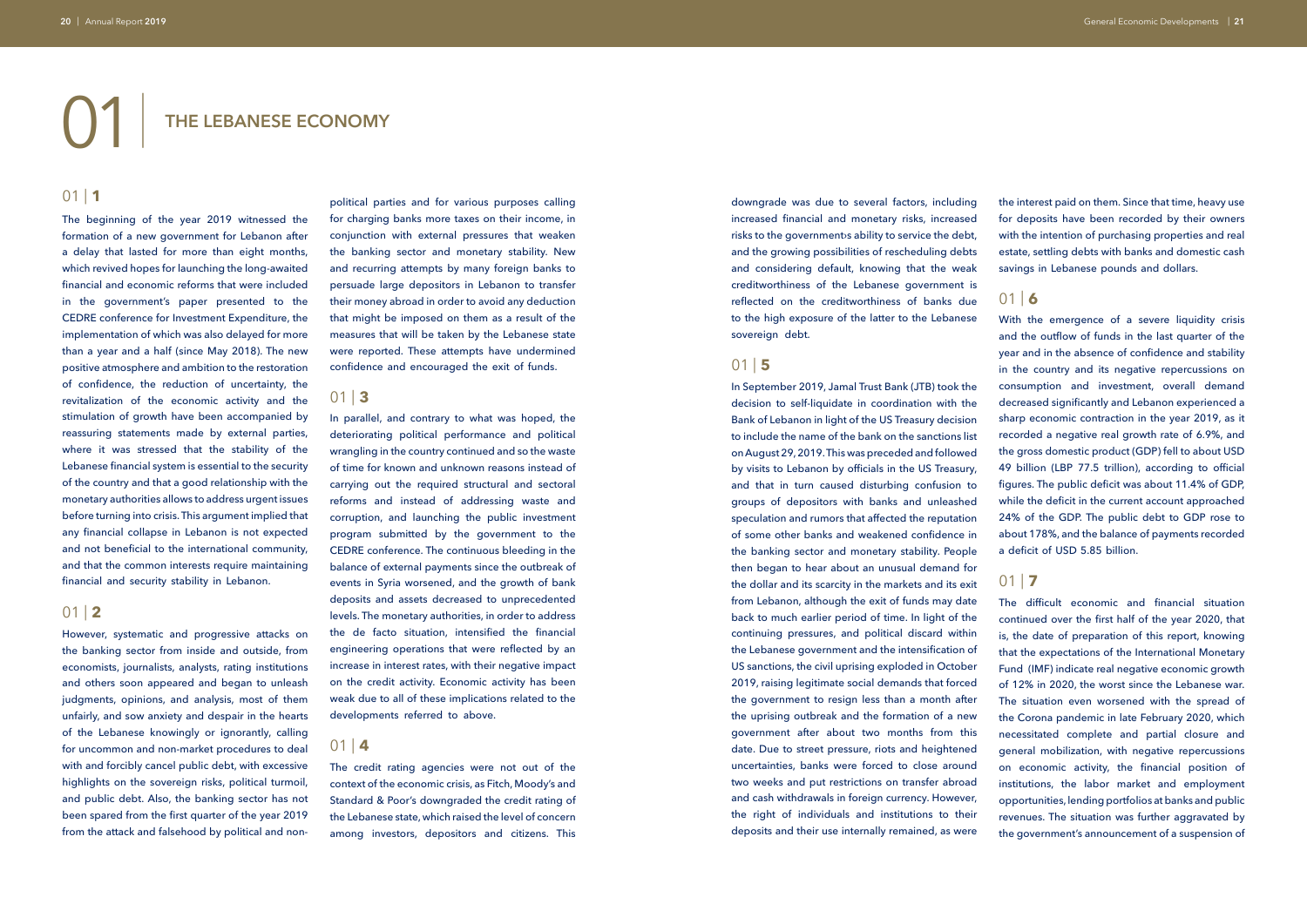the payment on Eurobonds due and the publication of its rescue plan, which was inspired by a set of papers that appeared after the uprising in an attempt to explain what happened and propose remedies, some of them in good faith and others for slander and falsehood purposes.

### 01 | **8**

On March 7, 2020, the Lebanese government announced the suspension of payment on Lebanese government bonds in foreign currencies, due on March 9, 2020, amounting to USD 1.2 billion, in order to protect the reserves of foreign currency at the Bank of Lebanon. Then, on March 27, 2020, the suspension of all Eurobonds denominated in US dollar was announced, on condition that the Lebanese state holds talks in good faith with its creditors. The Lebanese government laid down its plan for economic and financial recovery in its first version on April 7, 2020, and in its second version on April 30, 2020, in which it negatively affected the banking sector in both its commercial banks and the central bank, prompting the Association of Banks to prepare and publish its contribution and approach for the financial and economic recovery of Lebanon.

### 01 | **9**

The government's plan is based on reducing the ratio of public debt to GDP to less than 100% once, i.e. in less than a year by canceling about USD 69 billion of public debt in Lebanese pounds and US dollar, which is mainly held by banks and the central bank. This approach implies a deduction with the same value of banks' capital and customers' deposits at banks according to the segment that will be used for deduction. The plan specifically talks about "losses" of LBP 241,000 billion, which is equivalent to USD 69 billion, using an exchange rate of 3,500 LBP per US dollar. The plan distributes this amplified volume of "losses", regardless of the accounting

and methodological error in its estimation, between the Banque du Liban balance sheet with a value of LBP 177 thousands billion, or 73%, and the banks' balance sheet with a value of LBP 64 thousands billion, or 27%. Accordingly, the government's solution consists of canceling all state debts and whistling them with a stroke of pen and in one day charging them to banks and the Bank of Lebanon by showing losses in their balance sheets, which may pave the way for putting the hand on the existing banking sector and replacing it, according to what is being circulated, with five banks that some political forces will apparently control their ownership and management.

### 01 | **10**

The government's plan has been also criticized as it does not address the root causes of the crisis represented by the chronic weakness of the productivity of the Lebanese economy, the absence of growth and employment opportunities, the spread of corruption, the plundering and waste of the country's capabilities, the weakening of the state and its absenteeism from performing its basic functions at the expense of the interest of sectarian political forces that have distributed its resources, shared its powers and managed its public institutions with low efficiency. In practice, this approach has led to the country's financial exhaustion, as demonstrated by accumulated deficits in public finances and foreign trade.

### 01 | **11**

As for "the contribution of the Association of Banks in Lebanon to the government's financial recovery program", it calls on all parties to cooperate and to bear responsibility and its consequences. This contribution includes several axes. **First,** the restructuring of public debt that would lower as possible the negative repercussions on depositors

and the economy as a whole, and avoid as much default on domestic debt due to its damaging effects on restoring confidence and investment in the country. The Association's paper estimates the need for external financing at USD 8 billion within five years, instead of USD 28 billion in the government's plan. **Second,** the creation of a fund (GDDF) that preserves the state's full ownership of its assets and allows by allocating a portion of the fund's revenues to the Bank of Lebanon to write off the latter's debts on the state estimated at USD 40 billion. The Association's paper also proposes that banks negotiate with the state to reschedule banks 'debts in terms of extending loans maturities and reducing their returns so that the debt-to-GDP ratio falls from the current level of 178% to 74% by 2030 without any deduction (Haircut) on debts and deposits. **Third,** a fiscal adjustment that produces a reasonable primary surplus of 2.1% instead of 4.8% of GDP so that it does not reflect negatively in the medium term on the social conditions of the most vulnerable Lebanese people. For this purpose, the Association proposes to create a social safety net, not less than 4% of GDP during the entire period of the fiscal adjustment. **Fourth,** adopting a monetary policy based on the unification of the exchange rate so that it corrects in a proper progression the external imbalances and controls the very strong inflationary pressures. It is important to adopt what is known as a "managed float" exchange regime as the central bank intervenes to avoid sharp fluctuations. It must be pointed out that maintaining the stability of the national currency exchange rate in the coming stage requires effective treatment of two imbalances: the current account deficit and the public deficit, which are twins that feed each other. **Fifth,** an organized restructuring of banks, bank by bank, managed by the monetary and supervisory authorities pursuant to the law of Money and Credit with the adoption of international banking standards and within

a sufficient time frame permitted by the Basel Agreements. This approach defines the structure of the market, including mergers and acquisitions. What is also required is not to ignore the value of the real guarantees in kind taken against the loan portfolios and the value of constituted provisions declared and implicit. **Sixth,** diversifying and restructuring the Lebanese economy, including structural reforms, such as combating endemic corruption, and reducing the cost of doing business in Lebanon, in addition to policies that reduce the volume of parallel and unlicensed economic activities, etc.

The hope remains in uniting efforts and solidarity and developing an economic plan or vision that takes into account the ideas and approaches of the Association and takes the economy out of stagnation and reconstitutes liquidity. The Bank of Lebanon's reserves in foreign currencies have shrunk to a critical level with which it is difficult to continue to finance imports even for basic needs.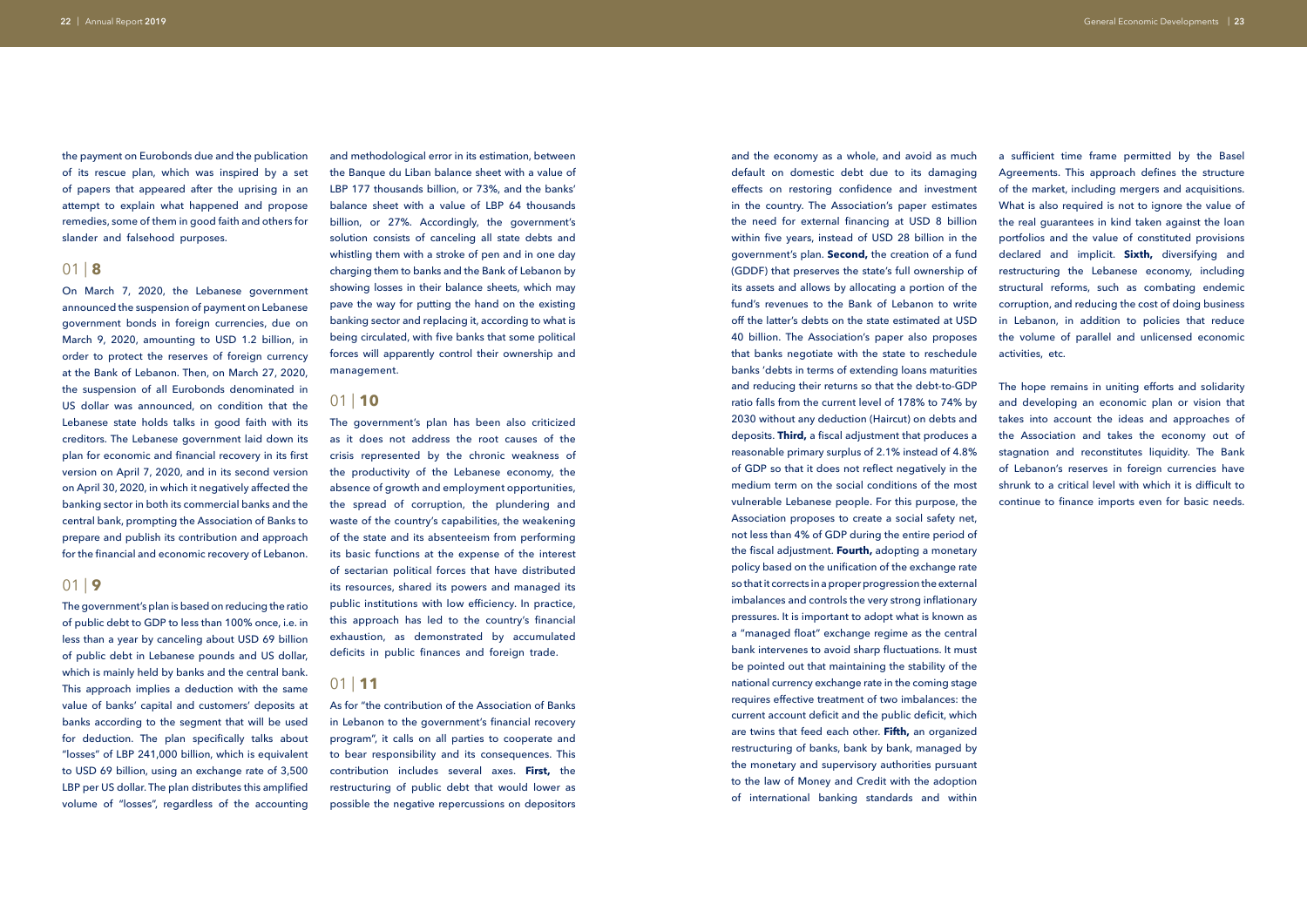### **Main Economic Indicators in 2019 and the first four months of 2020**

**Sources:** BDL, Customs, BIA, Cadastre, Beirut Port.

### $02$  | **1**

**Source:** Ministry of Finance

|                                             | 2018      | 2019      | <b>Change</b><br>℅ | Jan-Apr<br>2019 | Jan-Apr<br>2020 | <b>Change</b><br>% |  |
|---------------------------------------------|-----------|-----------|--------------------|-----------------|-----------------|--------------------|--|
|                                             |           |           |                    |                 |                 |                    |  |
| <b>BDL Coincident Indicator (average)</b>   | 307.7     | 292.6     | $-4.9$             | 304.9           | 222.4           | $-27.1$            |  |
| Real estate sales operations (Number)       | 60,714    | 50,352    | $-17.1$            | 15,726          | 14,841          | $-5.6$             |  |
| Real estate transactions (number)           | 169,536   | 141,631   | $-16.5$            | 48,350          | 33,532          | $-30.6$            |  |
| Value of real estate sales (LBP billion)    | 12,263    | 10,310    | $-15.9$            | 3,108           | 3,914           | $+25.9$            |  |
| Collected real estate fees (LBP billion)    | 780.4     | 565.8     | $-27.5$            | 202.9           | 188.7           | $-7.0$             |  |
| Construction permits area (000 s.m)         | 9,020     | 6,081     | $-32.6$            | 2,415           | 632             | $-73.8$            |  |
| Cement deliveries (000 tons)                | 4,702     | 3,203     | $-31.9$            | 965             | 423             | $-56.2$            |  |
| Total value of Checks cleared (USD million) | 66,569    | 56,983    | $-14.4$            | 19,259          | 19,025          | $-1.2$             |  |
| Number of ships                             | 1,872     | 1,746     | $-6.7$             | 563             | 512             | $-9.1$             |  |
| Weight of unloaded merchandises (tons)      | 7,054,693 | 5,696,800 | $-19.2$            | 2,081,843       | 1,231,391       | $-40.9$            |  |
| Weight of shipped merchandises (tons)       | 929,859   | 827,209   | $-11.0$            | 268,128         | 242,660         | $-9.5$             |  |
| Number of unloaded containers               | 279,901   | 226,531   | $-19.1$            | 81,373          | 42,252          | $-48.1$            |  |
| Port of Beirut revenues (USD million)       | 231.5     | 198.9     | $-14.1$            | 65.3            | 37.8            | $-42.1$            |  |
| Value of agricultural imports (000 USD)     | 2,004,892 | 1,773,065 | $-11.6$            | 669,160         | 512,225         | $-23.5$            |  |
| Value of agricultural exports (000 USD)     | 206,315   | 198,468   | $-3.8$             | 56,695          | 88,548          | $+56.2$            |  |
| Weight of agricultural imports (tons)       | 2,185,067 | 2,132,548 | $-2.4$             | 799,613         | 701,580         | $-12.3$            |  |
| Weight of agricultural exports (tons)       | 331,636   | 293,591   | $-11.5$            | 64,848          | 112,897         | $+74.1$            |  |
| Weight of unloaded merchandises (000 tons)  | 15,856    | 19,353    | $+22.1$            | 5,641           | 3,867           | $-31.4$            |  |
| <b>Number of tourists</b>                   | 1,963,917 | 1,936,320 | $-1.4$             | 559,789         | 194,910         | $-65.2$            |  |
| Number of arrivals                          | 4,436,574 | 4,280,141 | $-3.5$             | 1,238,426       | 540,380         | $-56.4$            |  |
| Number of departures                        | 4,401,439 | 4,351,380 | $-1.1$             | 1,307,752       | 617,700         | $-52.8$            |  |

# 02| **PUBLIC FINANCES AND PUBLIC DEBT**

The fiscal conditions in the year 2019 as in the first months of the year 2020 were affected by the economic and financial developments and the uncertainty as mentioned above. The total public deficit decreased to LBP 8,799 billion compared to LBP 9,416 billion in 2018, but remained unchanged when measured to GDP (11.4% in the two mentioned years) and exceeded what was estimated in the 2019 budget law, that is, LBP 6,823 billion. The primary deficit decreased as well to LBP 433 billion (0.6% of GDP) in 2019, compared to a largest deficit of LBP 958 billion (1.2% of GDP) in 2018. In the first four months of 2020, the deficit rose to LBP 2,640 billion compared to a lower deficit of LBP 2,080 billion in the same period of 2019, and the primary balance achieved a deficit of LBP 899 billion compared to a slight surplus of LBP 35 billion in the alike months of 2019.

On March 5th 2020, the budget law for the year 2020 was ratified, in which the total expenditures are estimated at LBP 19,732 billion, including the treasury advance to Electricité du Liban at LBP 1,500 billion, compared to LBP 13,396 billion for total revenue, implying a total public deficit of LBP 6,336 billion. Article 20 of this law imposes a withholding tax of 2% of the turnover for the year 2019 on banks, financial institutions and financial intermediation institutions, which are paid in 3 equal installments (before 1/6, before 1/9 and before 1/12). Article 38 of the law included a raise in the value of the bank deposit guarantee by the National Deposit Guarantee Institute (INGD) to LBP 75 million instead LBP 5 million.

### **Public Finances** (LBP Billion)

|                                        | 2018   | 2019   | Change (%)<br>2019/2018 | <b>Jan-April</b><br>2019 | <b>Jan-April</b><br>2020 |
|----------------------------------------|--------|--------|-------------------------|--------------------------|--------------------------|
| Total Revenues (Budget +Treasury)      | 17,405 | 16,680 | $-4.2$                  | 5,217                    | 4,740                    |
| Total Expenditures (Budget + Treasury) | 26,821 | 25,479 | $-5.0$                  | 7,297                    | 7,380                    |
| <b>Overall Deficit</b>                 | 9,416  | 8,799  | $-6.6$                  | 2,080                    | 2,640                    |
| <b>Primary Balance</b>                 | $-958$ | $-433$ |                         | 35                       | $-899$                   |
| Overall Deficit / GDP %                | 11.4   | 11.4   |                         |                          |                          |
| Primary Balance / GDP %                | $-1.2$ | $-0.6$ |                         |                          |                          |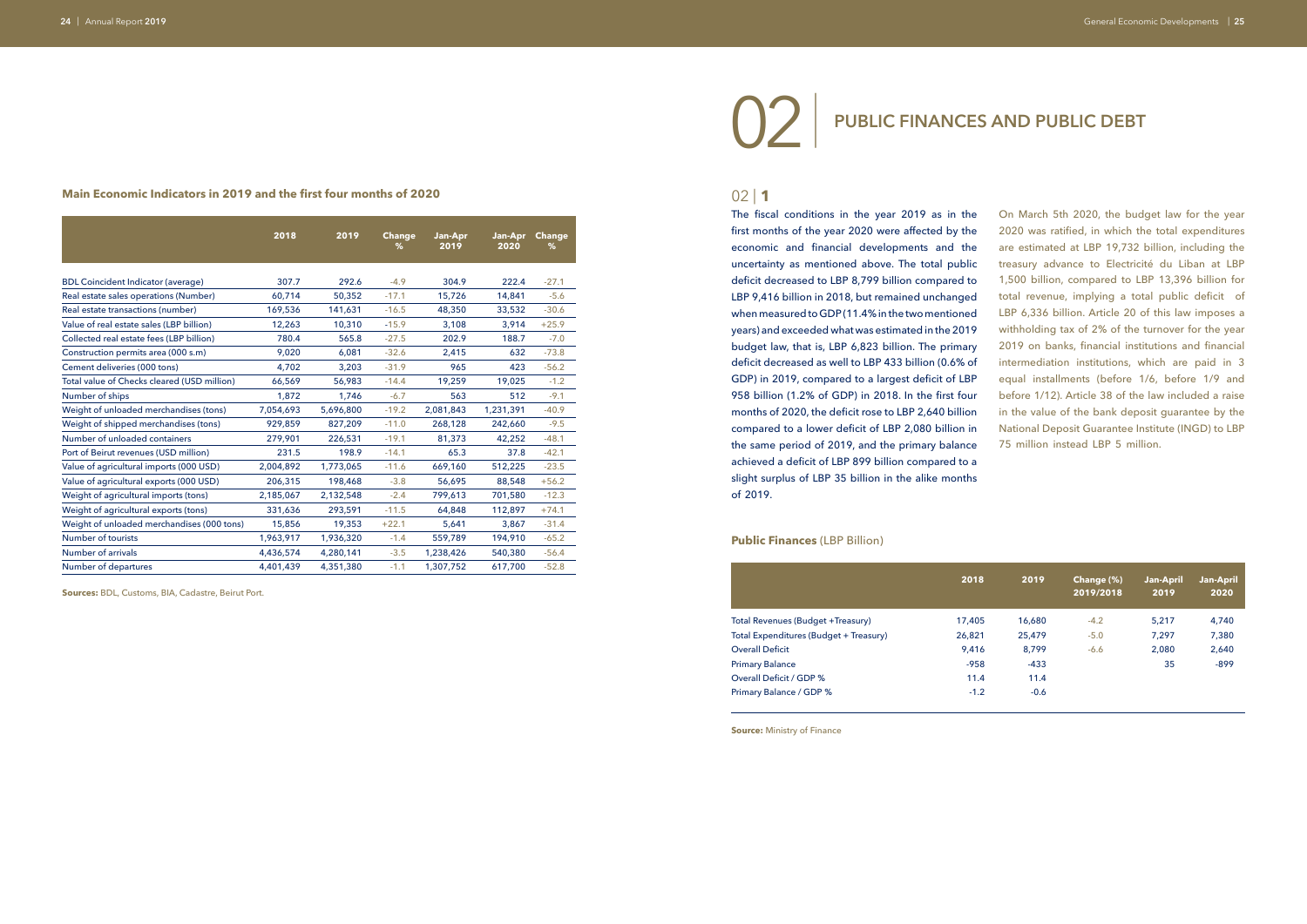As for total government revenues, they decreased to LBP 16,680 billion in 2019 from LBP 17,405 billion in 2018, to account for 21.5% of GDP in 2019. Tax revenues diminished by 1.8%, non-tax revenue by 2.0%, and Treasury receipts by 35.0%. Their share of total revenues accounted for 75.2%, 20.1% and 4.7%, respectively. With regard to tax revenues, the revenue from the value-added tax (26.0% of the tax revenue) decreased compared to the increase in income tax on interest, knowing that the tax rate on interest has become 10% instead of 7% since August 2019 under Article 31 of the 2019 Budget Law. Higher interest rates on accounts subject to

### 02 | **3**

Total government expenditures decreased by 5.0% in the year 2019 to LBP 25,479 billion (32.9% of GDP) following a 15.7% increase in the year 2018. The primary expenditures, excluding debt service, decreased to LBP 17,113 billion in 2019 from LBP 18,363 billion in the preceding year, or by 6.8%. Transfers to EDL decreased and did not reach what was allocated in the 2019 budget (LBP 2,500 billion). Capital expenditures also decreased by 25.6% to LBP 1,028 billion, to constitute 4% of total expenditures in the year 2019. In contrast, salaries, wages and other benefits in the public sector increased by 4.4% between 2018 and 2019, amounting to LBP 10,146 billion, representing therefore, 39.8% of the total public expenditures and 13.1% of the GDP in 2019.

### **70tal Expenditures** (LBP Billion)

this tax also contributed to this outcome. It is worth to mention that deposits in the banking sector decreased by about 8.8% in the year 2019 against an increase in the placements of banks, subject to this tax, with the Bank of Lebanon. It is worth noting also that banks are the largest contributor to achieving this tax. On the other hand, the declining transfer from telecom surplus lead mainly to the decrease in non-tax revenues. Government revenues continued to decrease in the first four months of 2020, with the contraction in economic growth and the Corona pandemic, which halted economic activity and impeded collection in favor of the Treasury.

### **Total Revenues** (LBP Billion)

|                                                   | 2018   | <b>Share</b><br>% | 2019   | <b>Share</b><br>% | <b>Jan-April</b><br>2020 | <b>Share</b><br>% |
|---------------------------------------------------|--------|-------------------|--------|-------------------|--------------------------|-------------------|
| <b>Taxes on income, profits and Capital gains</b> | 4,500  | 25.9              | 5,447  | 32.7              | 1,742                    | 36.8              |
| o/w: income tax on profits                        | 1,357  | 7.8               | 1.377  | 8.3               | 158                      | 3.3               |
| tax on interest income                            | 1,801  | 10.3              | 2.806  | 16.8              | 1,272                    | 26.8              |
| <b>Taxes on Property</b>                          | 1,139  | 6.5               | 858    | 5.1               | 246                      | 5.2               |
| <b>Domestic Taxes on Goods and Services</b>       | 4,500  | 25.8              | 3,891  | 23.3              | 789                      | 16.6              |
| o/w:VAT                                           | 3,841  | 22.1              | 3,258  | 19.5              | 577                      | 12.2              |
| <b>Taxes on International Trade</b>               | 2,025  | 11.6              | 1,800  | 10.8              | 387                      | 8.2               |
| o/w: Customs                                      | 745    | 4.3               | 632    | 3.8               | 106                      | 2.2               |
| Gasoline                                          | 668    | 3.8               | 703    | 4.2               | 226                      | 4.8               |
| <b>Other Tax Revenues</b>                         | 602    | 3.5               | 537    | 3.2               | 120                      | 2.5               |
| <b>Tax Revenues</b>                               | 12,766 | 73.3              | 12,535 | 75.1              | 3,285                    | 69.3              |
| Income from public institutions                   |        |                   |        |                   |                          |                   |
| and Government properties                         | 2,188  | 12.6              | 2,155  | 12.9              | 320                      | 6.8               |
| o/w : Transfer from the telecom surplus           | 1,614  | 9.3               | 1,428  | 8.6               | 200                      | 4.2               |
| <b>Other non-tax revenues</b>                     | 1,235  | 7.1               | 1.201  | 7.2               | 266                      | 5.6               |
| <b>Non-tax revenues</b>                           | 3,423  | 19.7              | 3.356  | 20.1              | 586                      | 12.4              |
| <b>Treasury receipts</b>                          | 1,216  | 7.0               | 790    | 4.7               | 869                      | 18.3              |
| <b>Total Revenues</b>                             | 17,405 | 100.0             | 16,680 | 100.0             | 4.740                    | 100.0             |

|                                                  | 2018   | <b>Share</b><br>% | 2019   | <b>Share</b><br>% | Jan-April<br>2020 | <b>Share</b><br>% |
|--------------------------------------------------|--------|-------------------|--------|-------------------|-------------------|-------------------|
| <b>Debt Service</b>                              | 8,457  | 31.5              | 8,366  | 32.8              | 1,741             | 23.6              |
| <b>Primary Expenditures</b>                      | 18,364 | 68.5              | 17.113 | 67.2              | 5,639             | 76.4              |
| o/w salaries, wages and other benefits (art. 13) | 9.719  | 36.2              | 10.146 | 39.8              | 3.318             | 45.0              |
| transfers to FDI institution                     | 2,647  | 9.9               | 2.269  | 8.9               | 583               | 7.9               |
| Capital expenditures                             | 1,382  | 5.2               | 1.028  | 4.0               | 258               | 3.5               |
| <b>Transfers to municipalities</b>               | 860    | 3.2               | 870    | 3.4               | 201               | 2.7               |
| <b>Total Expenditures</b>                        | 26,821 | 100.0             | 25,479 | 100.0             | 7.380             | 100.0             |

**Source: Ministry of Finance** 

**Source:** Ministry of Finance

# 02 | **4**

Despite the increase in the total public debt in 2019, the debt service decreased by 1.1% between 2018 and 2019, amounting to LBP 8,366 billion and representing about 10.8% of GDP and 32.8% of total expenditures. The effective interest rate, that is, the debt service to the average gross public debt, decreased to 6.3% in 2019 from 6.8% a year ago. This decline is due to the subscriptions of the Central Bank to Lebanese Treasury bonds in LBP, at a value of LBP 4,500 billion at 1% interest rate in the last two months of the year 2019, which is a step that followed previous steps in 2018, when the Bank of Lebanon subscribed to treasury bonds in LBP worth to LBP 8,250 billion at 1% interest.

Addressing waste in public finances and fighting corruption remain the basis for any reform in existing imbalances and constitute an incentive for private sector investment and job creation, as it allows

for increased public investment in infrastructure and opens the door to launching the government program presented to the CEDRE Conference.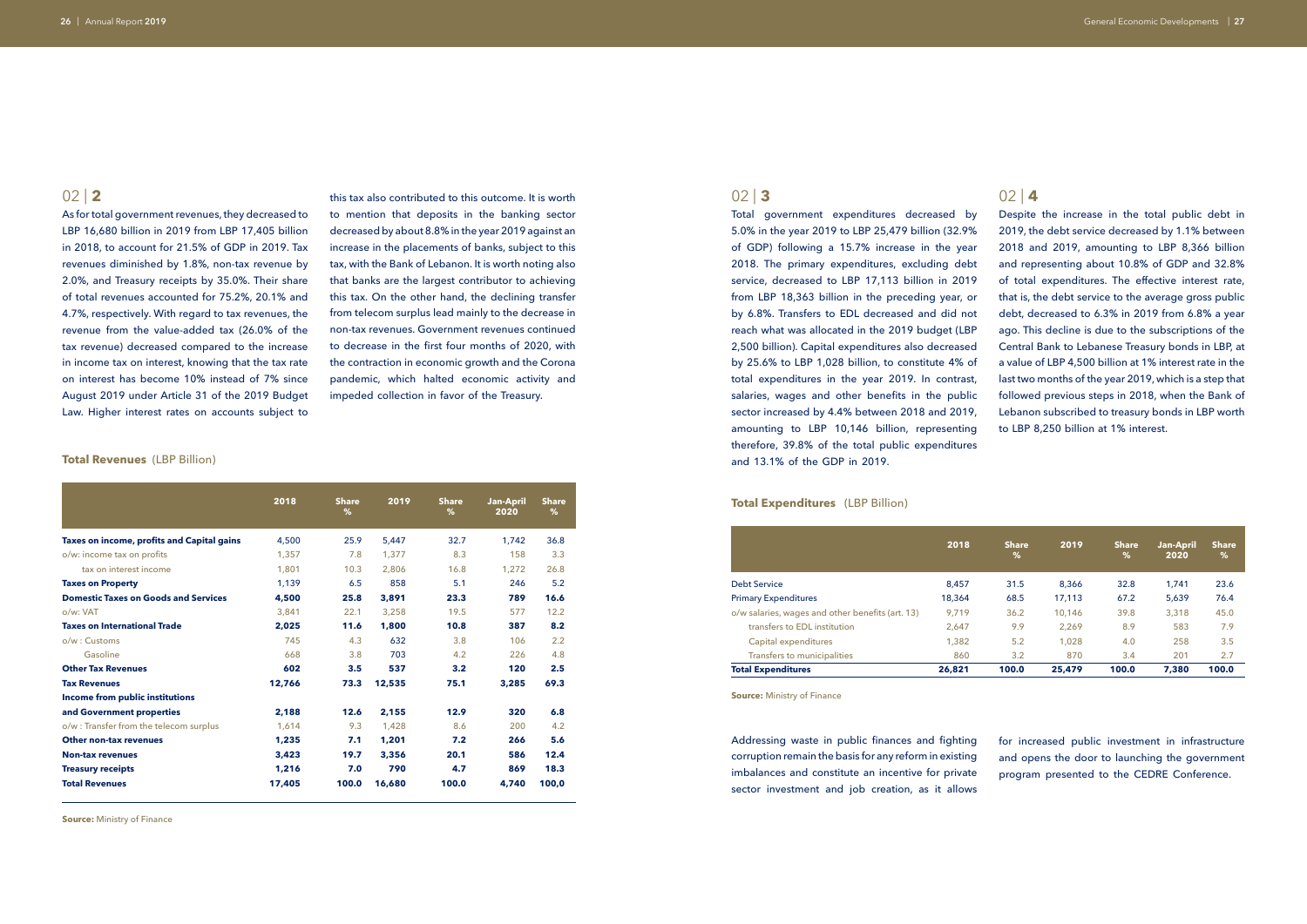The total public debt reached LBP 140,010 billion (USD 92.9 billion) at the end of April 2020, compared to LBP 138,150 billion (the equivalent of USD 91.6 billion) at end 2019, and LBP 128,347 billion (USD 85.1 billion) at end 2018, thus registering an increase of LBP 1,860 billion in the first four months of 2020 and LBP 9,803 billion or 7.6% in 2019 (7.1% increase in 2018).

### $02$  | 6

Gross public debt to GDP increased to 178.3% (the second highest ratio in the world after Japan) at the end of 2019 from 154.7% at the end of 2018, noting that it is still below the ceiling reached in 2006 (183%). It is worth noting that when calculating the market debt that does not include what the BDL holds, public institutions, and bilateral and multilateral loans, the market public debt ratio would be about 96.1% of GDP at the end of 2019.

### $02$  | **7**

The increase in total public debt in 2019 resulted from the increase in each of the public debt in Lebanese pound by LBP 9,427 billion, which amounted to LBP 87,279 billion at the end of the mentioned year, constituting 63.2% of the total public debt, and foreign currency debt equivalent to USD 249 million to reach the equivalent of USD 33,745 million and representing 36.8% of total public debt at end 2019. As for the increase in the total public debt in the first four months of the year 2020, it resulted from the increase in public debt in Lebanese pounds by the value of LBP 847 billion and the debt in foreign currency by the equivalent of USD 672 million.

### 02 | **8**

The increase in public debt in LBP in 2019 and the first four months of 2020 is attributed to the subscriptions of the Banque du Liban in Treasury

bonds in LBP, which raised its portfolio to LBP 51,818 billion at the end of April 2020 (LBP 50,717 billion at the end of 2019), and its holdings of the public debt in LBP (58.8% at the end April 2020 and 58.1% at the end of 2019). Noting that the Banque du Liban had subscribed to ten-year bonds with an exceptional interest of 1% in each of November 2019 (LBP 1,500 billion) and December 2019 (LBP 3,000 billion) as previously mentioned. On the other hand, the contribution of both banks and the nonbanking sector in financing public debt in LBP was 28.0% and 13.2% respectively at the end of April 2020 (29.0% and 12.9% respectively at the end of the year 2019).

### 02 | **9**

As for the evolution of debt in foreign currencies, the majority of which are Eurobonds, the Bank of Lebanon paid the principal on maturing Eurobonds in each of April 2019 worth USD 500 million (at 5.5% interest issued on April 23, 2013), May 2019 worth USD 650 million (at 6% interest and 8 years maturity), and November, USD 1.5 billion (at 5.45% interest and 8 year maturity) in addition to interest coupons of about USD 580 million. Noting that in November 2019, the Central Bank subscribed to Eurobonds worth USD 3 billion issued by the Ministry of Finance. At the end of April 2020, the debt in foreign currencies was distributed between USD 32.4 billion of Eurobonds (of which USD 5.03 billion held by the Banque du Liban, USD 10.6 billion held by commercial banks and USD 16.8 billion acquired by other domestic and foreign entities), and USD 2.0 billion for bilateral and multilateral parties.

### 02 | **10**

At the end of April 2020, the net public debt, calculated after subtracting public sector deposits with the banking system, amounted to LBP 126,184 billion (USD 83.7 billion) compared to LBP 122,473 billion (USD 81.2 billion) at end 2019 and LBP 114,161 billion (USD 75.7 billion) at end 2018, thus registering an increase of 3.0% in the first four months of 2020 and an annual increase of 7.3% in 2019 compared to a higher increase of 9.5% in

### 02 | **12**

In the Eurobonds market, the weighted interest on this portfolio attained 7.38% at the end of 2019 compared to 6.81% at the end of 2018 due to the

### 02 | **11**

As a result, the weighted average interest rate on the total portfolio reached 6.50% at the end of April 2020 compared to 6.44% at the end of 2019 and 6.11% at the end of 2018, while the average life for

2018. The public sector deposits with the central bank decreased to LBP 6,588 billion at the end of April 2020 from LBP 8,203 billion at the end of 2019 (LBP 7,578 billion at the end of 2018).

maturity of bonds with a relatively low interest, and the weighted life was 8.0 years and 7.83 years in the two years respectively.

this portfolio reached 4,81 years, 4,87 years and 4,47 years respectively. Regarding the interest rates on regular Treasury bills in LBP, they increased in 2019 compared to 2018, but started to decrease in the year 2020 as shown below.

**Source:** BDL

**Source:** BDL

\* This interest became 10% as of December, after it has been 7.46% between March 2015 and November 2018.

**Public debt** (End of period – LBP billion)

### **Yields on regular LBP Treasury bills**

|                                              | 2018    | 2019    | <b>April</b><br>2020 | <b>Change%</b><br>2019/2018 | Change%<br><b>April</b><br>2020/2019 |
|----------------------------------------------|---------|---------|----------------------|-----------------------------|--------------------------------------|
| <b>Gross Public Debt</b>                     | 128,347 | 138,150 | 140,010              | $+7.6$                      | $+1.3$                               |
| Debt in LBP                                  | 77,852  | 87,279  | 88,126               | $+12.1$                     | $+1.0$                               |
| Debt in Foreign Currencies                   | 50,495  | 50,871  | 51,884               | $+0.7$                      | $+2.0$                               |
| Public Sector Deposits at the Banking System | 14,186  | 15,677  | 13,826               | $+10.5$                     | $-11.8$                              |
| <b>Net Public Debt</b>                       | 114,161 | 122,473 | 126,184              | $+7.3$                      | $+3.0$                               |

|                   | 3<br><b>Months</b> | 61<br><b>Months</b> | 12<br><b>Months</b> | 24<br><b>Months</b> | 36<br><b>Months</b> | 60<br><b>Months</b> | 84<br><b>Months</b> | 120<br><b>Months</b> |
|-------------------|--------------------|---------------------|---------------------|---------------------|---------------------|---------------------|---------------------|----------------------|
| Dec 2018          | 4.44%              | 4.99%               | 5.35%               | 5.84%               | 6.50%               | 6.74%               | 7.08%               | 10.00%*              |
| Dec 2019          | 5.30%              | 5.85%               | 6.50%               | 7.00%               | 7.50%               | 8.00%               | 9.00%               | 10.00%               |
| Latest issue 2020 | 3.50%              | 4.00%               | 4.50%               | 5.00%               | 5.50%               | 6.00%               | 6.50%               | 7.00%                |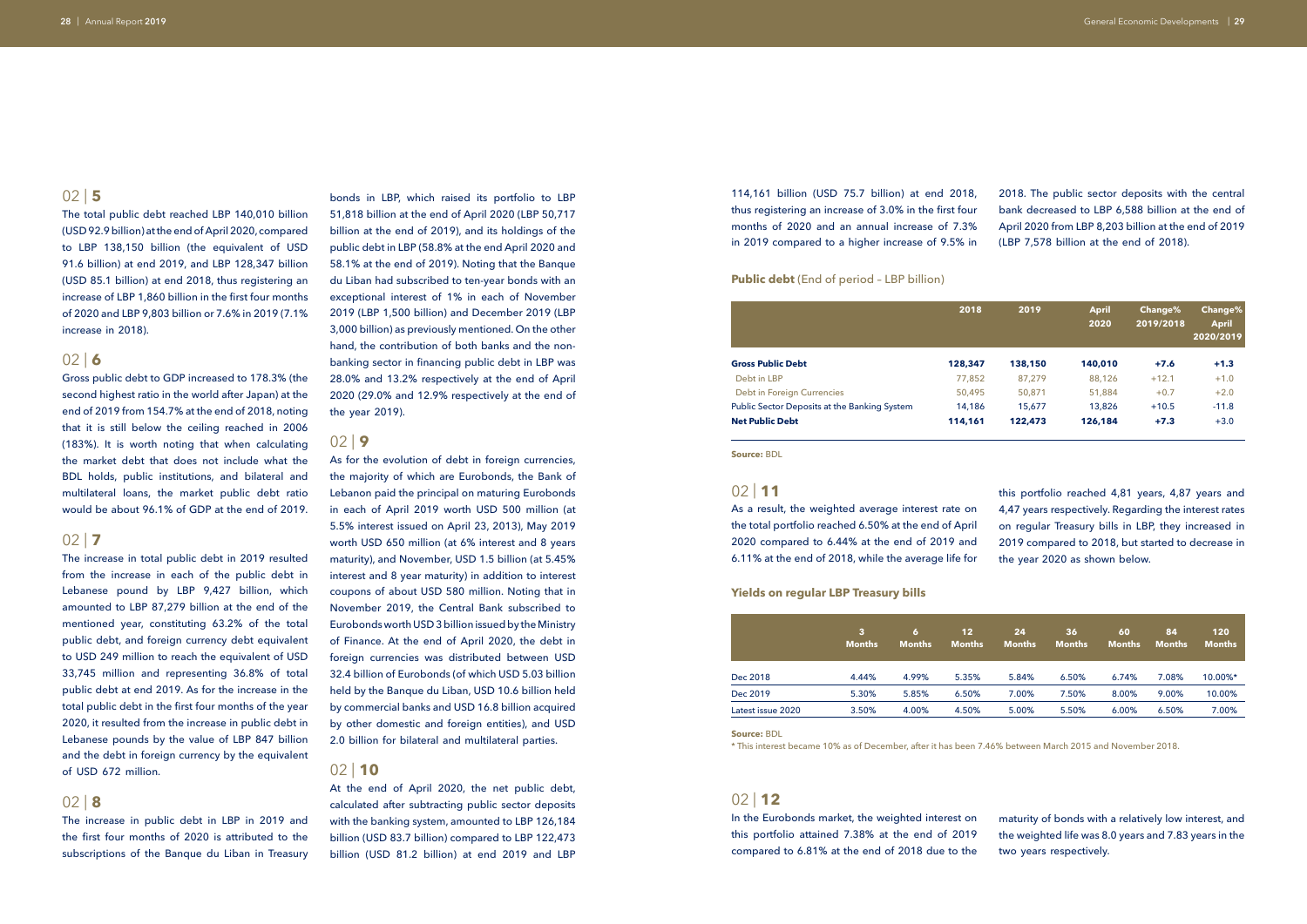# 03 | **MONETARY POLICY DEVELOPMENTS**

### 03 | **1**

Lebanon has been adopting since 1999 the fixed exchange rate regime of the Lebanese pound to the US dollar<sup>1</sup> and it was basically a decision taken by the Lebanese authorities and which was confirmed by successive governments in their ministerial statements. Without going into an argument about the correctness of this choice and its cost on growth, this policy, in its positive aspect, and in light of the political and security conditions that Lebanon went through, ensured confidence and stability at the financial, economic and social levels for many years, during which the central bank made great efforts to preserve the credibility of the peg. After all available means were used to continue the adopted monetary policy, the latest of which was the financial engineering with banks, this policy reached its maximum limits so that it was no longer sustainable in light of the slowdown in the capital inflows to Lebanon and the absence of auxiliary policies and other supporting factors.

As a reminder, the central bank has resorted to multiple financial operations with banks since 2016<sup>2</sup> that allowed securing a necessary minimum level of financial inflows and maintaining an acceptable level of BDL's foreign assets. However, these operations were increasing in size, cost, and complexity, and were even becoming more limited in order to give the country more time. It was very pressing for the concerned authorities to quickly launch the reform measures that they were planning on conducting in order to receive the soft loans promised by the international countries and parties at the CEDRE conference, to stimulate the economic activity and ensure the sustainability of the public debt, in particular to

reduce the burden on monetary policy and the BDL. Unfortunately, this did not happen, so the promises remained, and the monetary and financial crisis that we are currently suffering from, occurred.

### 03 | **2**

Monetary conditions have witnessed a clear and accelerating deterioration since the last quarter of 2019, after having entered since the beginning of November 2017 a new phase characterized by a greater level of delicacy and risk $3$ , preceded by years of relative calm.

With the continuous decline in the FC reserves of the central bank and the need to preserve what remains, signs of a monetary and banking crisis began to appear, specifically in the last week of September 2019, when a number of banks put restrictions on some banking operations- due to the difficulty of obtaining liquidity in dollars from the central bank- such as the abstention from opening credits to traders for imports purposes, so the latter partially resorted to the foreign exchange market to secure their US dollar needs, and the exchange rate of the LBP against the USD at the money exchange institutions started to decline, albeit in a relatively small way. This crisis intensified strongly with the beginning of November 2019, when banks opened their doors after a two-week closure imposed by the outbreak of the October 17 uprising, where banks were exposed to an unprecedented liquidity crisis due to depositors rush to withdraw deposits in cash or to transfer money abroad. These exceptional circumstances imposed on the banking system, along with the limited remaining capacity, to take necessary measures for the public interest, such as

limiting commercial and non-commercial transfers abroad and setting ceilings on cash withdrawals, especially in dollars. These measures in terms of restricting transfers and withdrawals were a necessary evil to protect depositors. Otherwise, huge withdrawals would have occurred, leading to the collapse of the banking sector. This, of course, led to a sharp and rapid decline in the exchange rate of the national currency in the parallel market, which the central bank tried to limit its fluctuations, as we will see later.

### **In the causes of the crisis**

A number of reasons contributed to this crisis. The monetary and banking situation, especially the liquidity of the banking system in foreign currencies, was not at its best conditions for more than two years ago, especially due to the significant slowdown in financial inflows to Lebanon, which has intensified since 2018, and the continuous financing needs of the economy in foreign currencies. Among the contributing factors are also the intersection or the large correlation among the balance sheets of the state, the banks and the central bank, and the many negative reports on the economic and financial situation in Lebanon, which have spread remarkably since 2018 and continued throughout 2019 about the imminent financial collapse, and which greatly affected the expectations and behaviour of people, so that some of them stored cash money in Lebanese pounds and US dollars at homes and transferred money abroad. We can also add the huge imports of goods activity in recent years, which exceeded the needs of the Lebanese economy and the acceptable limits since 2019, greatly depleting reserves. A clear disappointment of the Lebanese people arose at the end of summer

1 At an average rate of 1507.5 Lebanese pounds per USD, and before that, Lebanon has been adopting the pegged exchange rate regime of the Lebanese pound to the US dollar since 1993.

2 You can find details in the previous annual reports.

2019, resulting from dissatisfaction with the political and economic performance in the country after the May 2018 elections, and the lack of feeling in the existence of a state that looks after the interests of its citizens and works to secure their needs (expressed forcefully since October 17, 2019). This contributed to a further decline in the economic activity and in the capital inflows in all their forms. All these factors combined and the growing concerns about the future led to an unprecedented rush by depositors to withdraw their money from banks when the latter opened their doors at the beginning of November 2019, which resulted in a severe liquidity crisis in the banking sector. What exacerbated this deterioration is that the government did not succeed in bringing about any positive change in terms of restoring domestic and foreign confidence in the future of Lebanon, especially after announcing in March 2020 that Lebanon will discontinue payments on all its foreign currency denominated Eurobonds, its intention to reduce the exchange rate of the Lebanese pound, as expressed in the financial recovery plan, in addition to the multiple leaks about the possibility that the haircut will affect bank deposits, and the divergence of views between the government and the banking system in approaching the causes of the current crisis and how to get out of it, which has greatly increased the level of negativity in the country.

# 03 | **3**

### **Some statistical data**

• Pressure continued on the Lebanese pound throughout the year 2019, and at a strong pace from the end of the summer until the date of preparing this report. A parallel market emerged for the exchange rate of the lira against the dollar

<sup>3</sup> For more details, please refer to previous annual reports.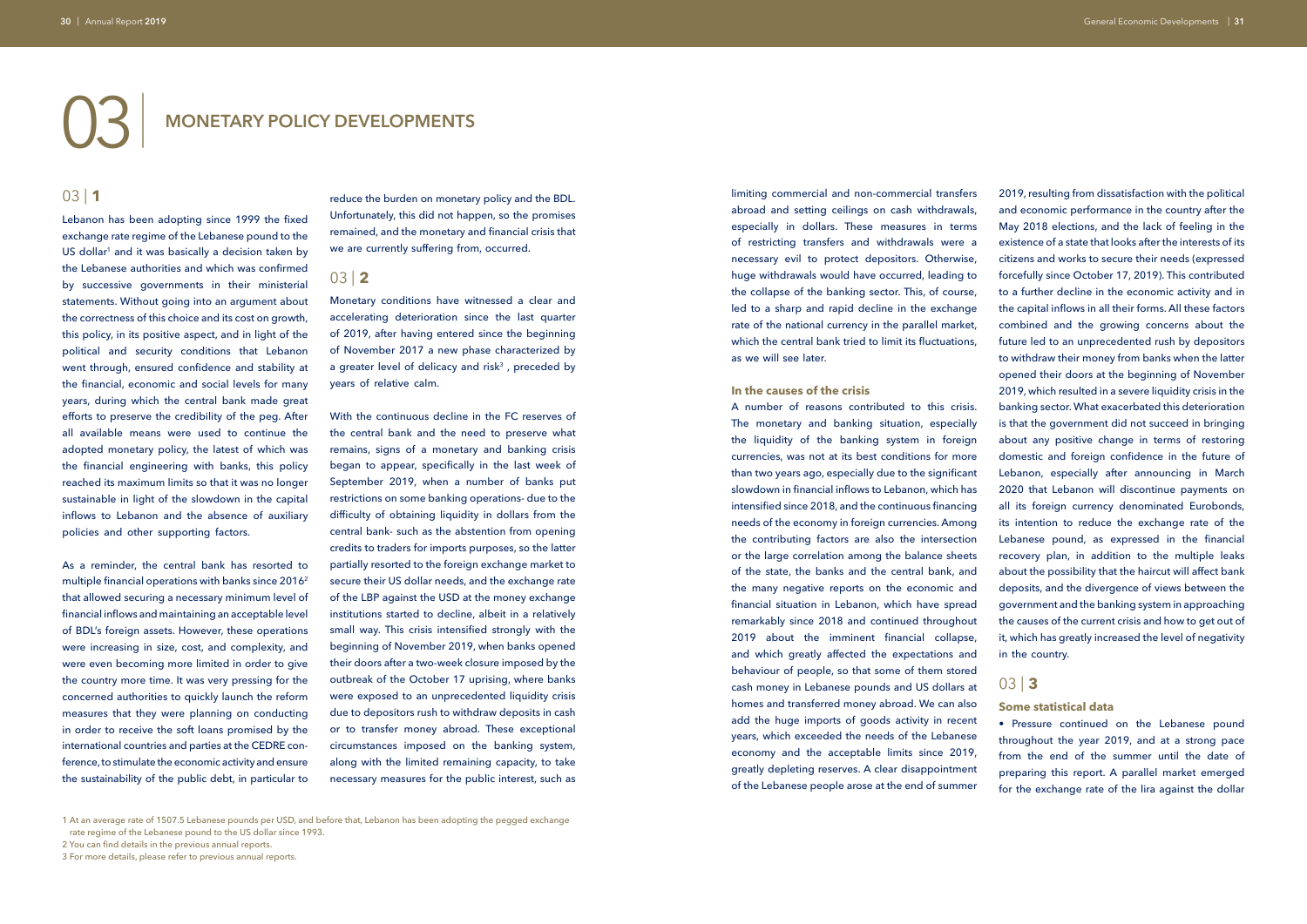as the circulation of the USD banknotes rose in the exchange institutions market, then a black market appeared for the circulation of the dollar and it was very active most of the time, while the official exchange rate continued to be applied to banking operations (1507.5 LBP per dollar). Huge conversion of deposits were recorded from the national currency to the US dollar, with an estimated value of about USD 15 billion in 2019 and about USD 6 billion in the first four months of 2020.

It is worth noting that the private sector deposit dollarization rate in commercial banks remained within the range of 65% in the years 2014-2017, then registered a gradual increase during 2018 to 70.4% at the end of the aforementioned year, and continued this upward trend to reach 76.4% at the end of 2019 and around 80% at the end of April 2020. Of course, this is reflected in the liabilities/ commitments of the BDL towards banks in dollars, which are estimated to have expanded by no less than USD 20 billion during 2019 and the first four months of 2020.

• In parallel, it was natural for the interbank rate to record high overall levels, especially since the last quarter of 2019 until the date, where it reached 100%, 120% and 125% in some operations. Also, some deposits outflow was also recorded but at lower volumes than those reported in the media. On the other hand, currency in circulation outside the banking system increased dramatically from LBP 5,008 billion at the end of 2018 to LBP 9,818 billion at the end of 2019, then to LBP 14,562 billion at the end of April 2020 because of the Lebanese preference for cash during this critical period and also following the money creation in Lebanese pounds as a result of the circulars that enabled owners of small deposits to withdraw their deposits in LBP banknotes at the market rate on the day of

execution, and also enabled the owners of deposits in dollars to withdraw part of it at the market rate. The same behaviour was observed with regard to dollar banknotes, which were also widely stored in homes and institutions with an estimated value of USD 7 billion. On the other hand, interest rates on deposits increased until November 2019, to gradually decline after that, following the issuance of the BDL's circular regarding setting ceilings on deposit interest rates.

• The central bank continued to secure government payment in foreign currencies, including Eurobonds, before the Lebanese government decided to discontinue payments on all its outstanding USD denominated Eurobonds in March 2020. BDL was also the main, if not the only, financier who secured in recent years public sector financing needs in LBP at existing market interest rates or at reduced rates. The portfolio of Treasury bills in LBP owned by the BDL recorded a continuous increase in recent years to new historical levels, reaching LBP 50,717 billion at the end of 2019 and LBP 51,501 billion at the end of March 2020 (LBP 39,006 billion at the end of 2018). The central bank's share out of the total portfolio of Treasury bills increased to 58.3% at the end of 2019 and 58.8% at the end of March 2020 (50.3% at the end of 2018). Noting that the central bank subscribed in the last two months of 2019 to LBP 4500 billion in 10-year LBP treasury bills at a reduced interest rate of 1%.

• As a result of the aforementioned developments, the central bank's total liquid reserves in foreign currencies declined to USD 29.6 billion at the end of 2019, then to USD 27.4 billion at the end of April 2020, compared to USD 32.5 billion at the end of 2018, while usable reserves amounted to about USD 20 billion, given that the central bank granted loans to banks during the crisis that exceeded USD

9 billion. BDL's placements in local and international securities in foreign currencies<sup>4</sup> amounted to USD 7.7 billion at the end of 2019, then decreased to USD 7.1 billion at the end of April 2020 (USD 7.2 billion at the end of 2018). As a result, BDL's foreign assets (excluding gold) declined to USD 37.3 billion at the end of 2019, then to USD 34.3 billion at the end of April 2020, compared to USD 39.7 billion at the end of 2018. We note in this context that the central bank holds a huge stock of gold<sup>5</sup>, knowing that the value of the gold reserves increased to USD 13.9 billion at the end of 2019, then to around USD 15.9 billion at the end of April 2020 (USD 11.8 billion at the end of 2018) with the increase in the gold price internationally.

### 03 | **4**

**Measures taken by the Banque du Liban since the beginning of the crisis**

In keeping with the developments taking place, especially the crisis that Lebanon has been going through since the last quarter of 2019, and taking into consideration the remaining capacities and in light of the bleak future, the central bank has taken a series of exceptional measures in an attempt to limit the decline in foreign currency reserves, to calm the pace of fluctuations in the LBP exchange rate in the parallel market, and to support the economy and citizens. We will try to shed light on the most prominent measures.

### **A** | **The gradual intervention of the central bank in the parallel market**

Since the end of 2019, BDL has requested money transfer companies to pay transfers in USD, in order to inject cash dollars in the Lebanese market, that is, to increase the USD supply while the demand was high. However, the price of the USD dollar in the parallel market began to rise gradually and

significantly in the first quarter of 2020, even after the central bank asked exchange institutions to adhere exceptionally to a maximum limit for the purchase of foreign currencies against the Lebanese pound which does not exceed 30% of the rate it fixes in its dealings with banks. Therefore, the central bank took several measures to protect the stability of the LBP exchange rate, without compromising the freedom to trade in foreign currencies, by playing the role of a foreign exchange center, in the sense of being the recipient and distributor of foreign currencies in an attempt to control the market. At the beginning of April 2020, the central bank established a special unit in its cash operations department, which would handle foreign currencies, especially the US dollar, according to the market price and asked the institutions that carry out cash transfers by electronic means to pay the value of the incoming money transfer in Lebanese pounds according to the market price and to sell the foreign currencies resulting from the operation to the special unit of the cash operations department. The central bank has just completed the organization of the electronic platform for exchange operations, so that exchange institutions register on the electronic application "Sayrafa" affiliated to its platform and downloaded on special tablets, and enter the required information for each transaction immediately and clearly. Also, all exchange offices must respect the ceiling set by the central bank for selling USD in exchange for LBP. The electronic platform started operating on June 23, 2020.

In this context, it must be noted that controlling the downward trend of the exchange rate cannot succeed with temporary solutions that will only work for a short period of time, but rather by restoring the confidence factor inside Lebanon and also from abroad, given the need for an inflow of new funds

<sup>4</sup> Starting November 2017, the BDL's foreign assets include the internationally traded Lebanese government's sovereign bonds issued in FC and held by BDL.

<sup>5</sup> Lebanon ranked 20th internationally and 2nd in the MENA region in terms of country reserves according to the list published by the "World Gold Council" in June 2020.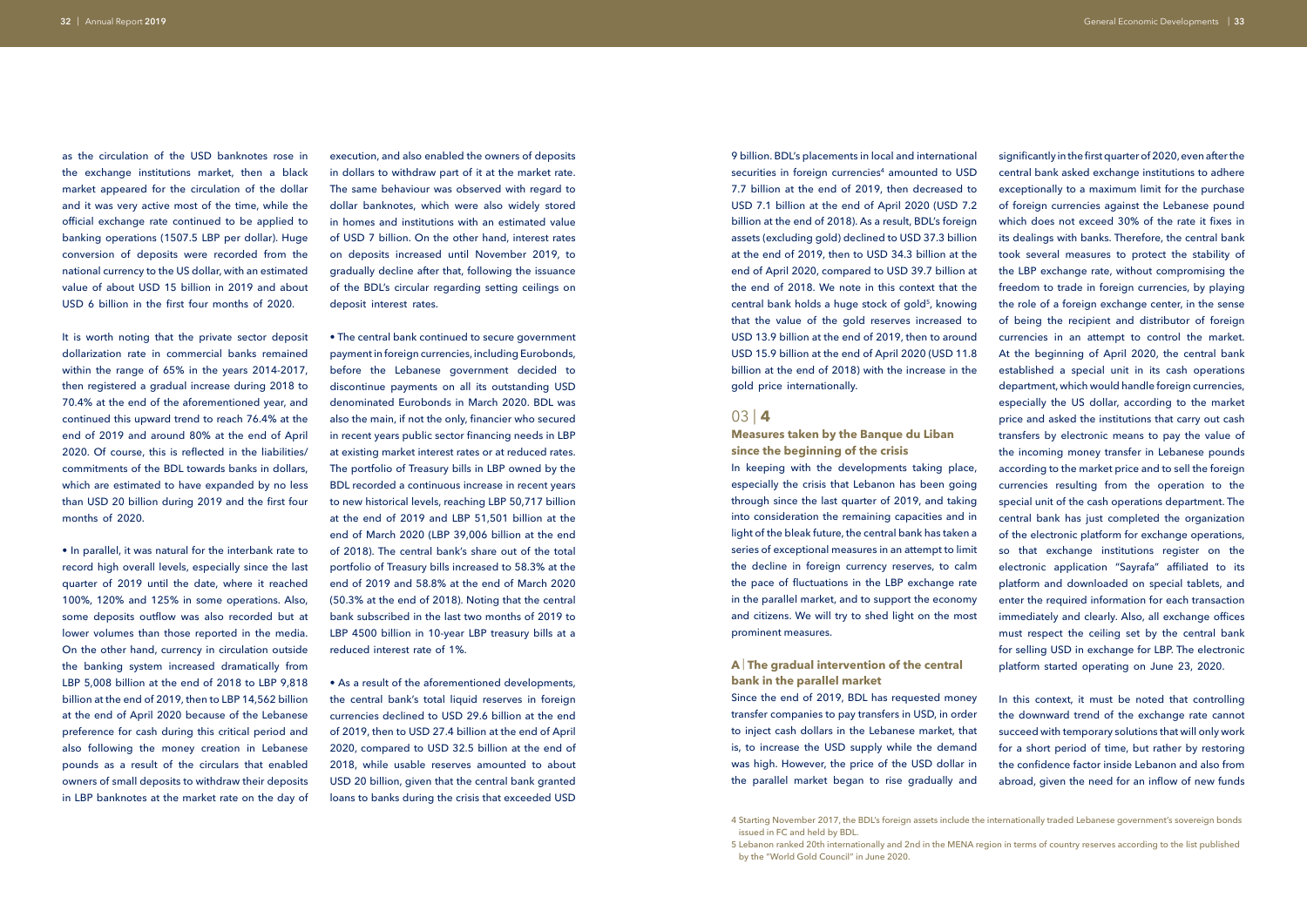to the country. This requires the intention and the will to build a real state that places the interest of the country and citizens above every consideration, and in turn works to build the economy on sound foundations, carries out the required reforms, adopts governance, and focuses on strengthening and diversifying the economy. The exchange rate is, after all, the mirror of the economy.

**B** | **On the part related to helping the Lebanese citizens, and specifically banks' clients,** the Central Bank of Lebanon, through Basic Circular No. 148/2020, allowed small depositors whose total creditor accounts do not exceed LBP 5 million or USD 3 thousands, to obtain the available balance in Lebanese pounds according to the market price on the day of the operation (3,000 pounds per dollar according to the last day of execution). The central bank has also taken exceptional measures with regard to cash withdrawals from foreign currencies bank accounts, whereby any customer who does not benefit from Circular 148 can make cash withdrawals from his accounts in foreign currencies and to obtain the equivalent of the requested amount in Lebanese pounds at market rate and in accordance with the measures and limits adopted by the concerned bank. In view of the exceptional circumstances that Lebanon is experiencing and in light of the Covid-19 pandemic and its impact on the economic cycle, the central bank requested banks to grant exceptional loans for a period of 5 years at zero percent interest rate to their customers who benefited previously from loans (of all types) by the concerned bank, and are unable to pay their dues over the four-month period (from March till June 2020). Within the same framework and also with the aim of facilitating or encouraging the entry of new or fresh dollars into the banking sector, the central bank made exceptional exemptions from the

**C** | With regard to reducing the interest cost on the economy, in both its private and public sectors, the central bank imposed ceilings on the interest rates on deposits<sup>6</sup> as there is no need for these rates to remain high, given that the exceptional circumstances since October 2019 obliged banks to impose limits on dollar transfers abroad, which was subsequently reflected by a fall in interest rates on loans since the end of 2019, and by a marked decline in the Beirut Reference Rates BRR, published by the Association of Banks. Also, interest rates on all categories of treasury bills have been reduced since March 2020.

**D** In the context of securing foreign currencies within the best possible conditions for some basic and vital sectors and commodities, the central bank issued several intermediate circulars in recent months that gradually improved and simplified the conditions for accessing these foreign currencies. Latest information in this respect are summarized in the box below.

obligatory placements of banks in relation to funds transferred from abroad and/or funds received in cash in foreign currencies after April 9, 2020, provided that banks allow the free use of these funds by their owners to benefit from all banking services provided by the bank. On the other hand, other transactions that banks undertake with their customers in US dollars remained subject to the rate set by the central bank in its dealings with banks (1501-1515 pounds per dollar).

> **E** In the context of reducing foreign currency obligations on the banking system, the central bank requested banks to pay 50% of interest on the customers' deposits in foreign currencies in the account currency and the remaining 50% in Lebanese pounds, also the central bank will pay exceptionally 50% of interest on term deposits of banks at BDL in dollars and on USD denominated certificates of deposit in dollars and the remaining 50% in LBP, until the end of 2020.

> **F** On the other hand, in order to bring foreign currencies into the country and improve the solvency of banks, the central bank has asked the latter in November 2019 not to distribute the profits for the fiscal year 2019, and to increase their capital, or more precisely the "Common Equity Tier One" by 20% as it is at the end of the year 2018, through cash injections in dollars, within a deadline at the end of June 2020.

Currently, banks can ask the central bank to secure foreign currencies equivalent to 90% of the value of the invoices allocated, exclusively, for the import of petroleum derivatives such as gasoline, diesel, and gas, and 85% of the value of the bills allocated,

6 Intermediate Circular No. 544 of February 13, 2020 sets the ceilings for deposits in foreign currencies at 2% for one-month deposits, 3% for 6-months deposits and 4% for one-year or above deposits. Regarding LBP deposits, the ceilings were 5.5% for one-month deposits, 6.5% for 6-month deposits and 7.5% for one-year and above deposits.

exclusively, for the import of wheat, medicines, medical supplies and infant formula until age 1, and the medical materials (raw materials) that are used in the manufacturing of medicines, all of which provided that the imported goods are exclusively for local consumption according to the needs of the Lebanese market. Banks can also ask BDL to secure foreign currencies equivalent to 90% of the value of imported raw materials to meet the needs of industrial enterprises, with a total amount of USD 100 million. Banks are also allowed to ask the central bank to secure foreign currencies to meet the needs of importers and manufacturers of basic foodstuffs and raw materials as specified in the list issued by the Ministry of Economy and Trade, and where the market exchange rate is adopted.

# 03 | **5**

**Monetary Aggregates**

The monetary aggregate in the broad sense "M3" declined in 2019 -for the first time in its history- by 4.8% and continued the same trend in the first four months of 2020, where it decreased by 3.7%.

M3 decreased to LBP 202,831 billion at the end of 2019, then to LBP 195,245 billion at the end of April 2020 (LBP 212,993 billion at the end of 2018), while its dollarization rate registered a further increase to 68.70% at the end of 2019, then to 70.17% at the end of April 2020 (63.93% at the end of 2018), and this is normal due to the large conversion of bank deposits in LBP to foreign currencies.

The following table summarizes the main components that have contributed to the decrease of M3 by LBP 10,162 billion in 2019 and by LBP 7,586 billion in the first four months 2020. We will focus on two components that had a clear contractionary effect on M3.

Firstly, loans to the private sector, recorded a remarkable decline from the beginning of 2019 until April 2020 -amounting to about USD 14 billion-, which is explained in particular by the repayment of loans by some individuals and institutions through their deposits, and secondly, the drop in net foreign assets of the banking system (excluding gold) that continued strongly the downward trend recorded since 2011, and which was affected by financing Lebanon's foreign trade and public sector foreign expenditures, huge cash withdrawals in foreign currencies that were hoarded in houses, and the outflow of some deposits from Lebanon while financial inflows have reached the minimum level.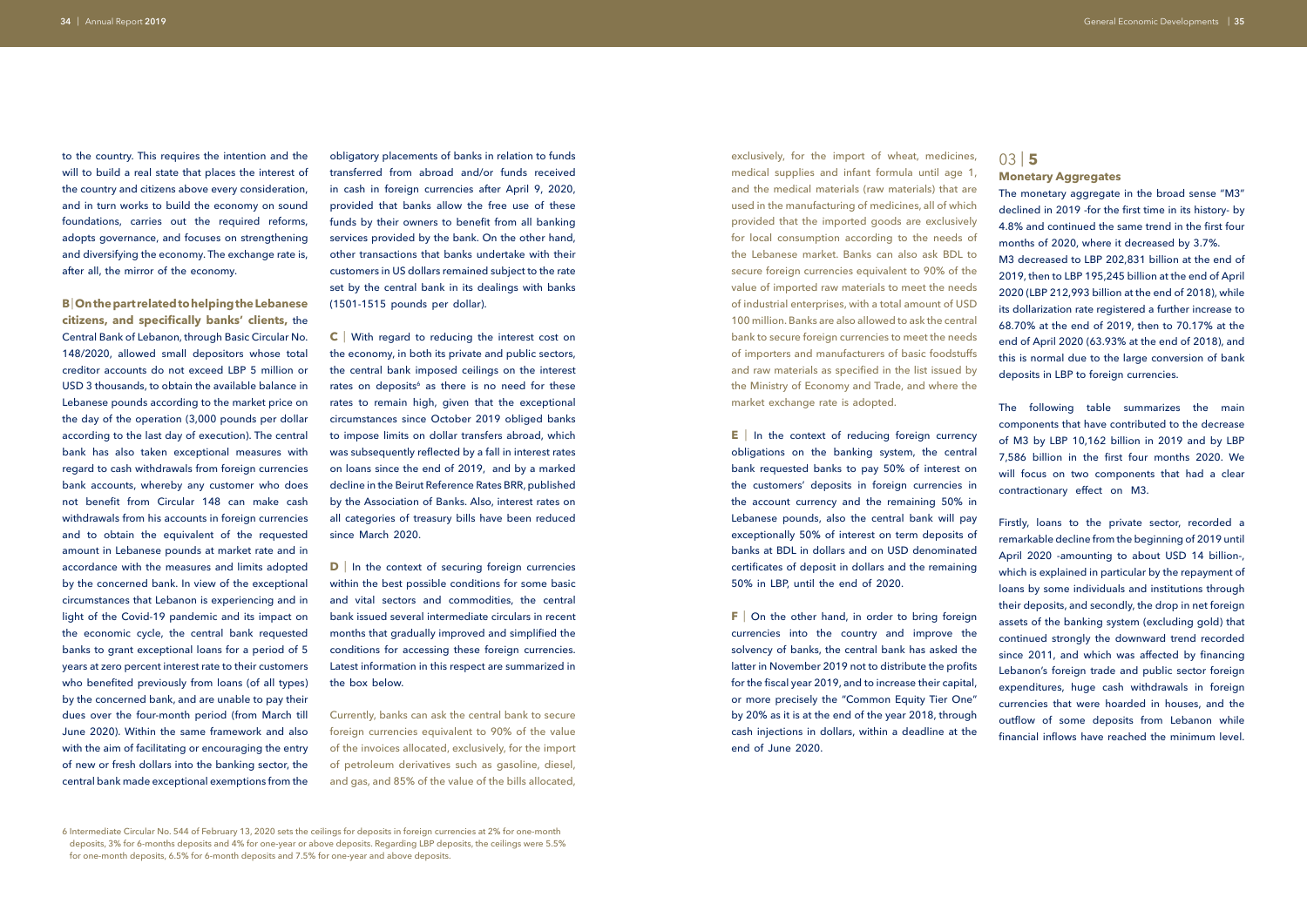**Evolution of money supply and its counterparts** (End of period – LBP billion)

|                                        | 2018     | 2019<br><b>Change</b><br>2019/2018 |           | <b>April</b> | 4 months |
|----------------------------------------|----------|------------------------------------|-----------|--------------|----------|
|                                        |          |                                    |           | 2020         | 2020     |
| Currency in circulation                | 5,008    | 9,818                              | $+4,810$  | 14,562       | $+4,744$ |
| Demand deposits in LBP                 | 6,653    | 6,802                              | $+149$    | 7,865        | $+1,063$ |
| Money in LBP (M1)                      | 11,661   | 16,620                             | $+4,959$  | 22,427       | $+5,807$ |
| Money and quasi-money in LBP (M2)      | 76,828   | 63,484                             | $-13,344$ | 58,243       | $-5,241$ |
| Money and quasi-money in LBP & FC (M3) | 212,993  | 202,831                            | $-10,162$ | 195,245      | $-7,586$ |
| Currency in circulation/M3             | 2.35%    | 4.84%                              | $+2.49%$  | 7.46%        | $+2.62%$ |
| <b>Counterparts</b>                    |          |                                    |           |              |          |
| Net foreign assets                     | 43,308   | 37,823                             | $-5,485$  | 37,792       | $+969$   |
| o/w: qold                              | 17,743   | 21,013                             | $+3,270$  | 23,898       | $+2,885$ |
| : foreign currencies                   | 25,565   | 16,810                             | $-8,755$  | 14,894       | $-1,917$ |
| Net claims on public sector            | 82,439   | 84,150                             | $+1,711$  | 80,841       | $-3,310$ |
| Valuation adjustment                   | $-9,464$ | $-12,835$                          | $-3,371$  | $-15,779$    | $-2,944$ |
| Claims on private sector               | 83,099   | 70,814                             | $-12,285$ | 62,246       | $-8,568$ |
| Other items (net)                      | 13,610   | 22,879                             | $+9,269$  | 29,145       | $+6,266$ |

**Source:** BDL

### 03 | **6**

### **Inflation**

The inflation rate declined to 2.90% in 2019 from 6.07% in 2018, according to the Consumer Price Index prepared by the Central Administration of Statistics (CAS). The moderate rise in prices in 2019 came in parallel with the decline in world oil prices (by 10.6%), the decrease of the average USD per Euro rate, and the slight rise in global food prices and mineral prices.

As for the year 2020, it is expected that the inflation rate will reach a very high level, even a record level, with the dramatic decline in the exchange rate of the Lebanese pound against the US dollar in the parallel market, and where it is difficult to know the limits it may reach in light of the almost complete absence of confidence in Lebanon's political and economic outlook. In its latest report issued in April 2020

on the world economic outlook, the International Monetary Fund expected that the consumer price index in Lebanon would increase by 17.0% in 2020. However, recent data indicate that it will exceed this level by many times, as the CPI issued by the CAS recorded an increase of 28.6% in the first five months of 2020 compared to the same period in 2019, and increased by 48.9% from December 2019 to May 2020<sup>7</sup>.



### **Current Account and Balance of Payments**

### $04$  | **1**

According to the data issued by the Central Bank of Lebanon, the estimated current account deficit in Lebanon decreased to around USD 11.5 billion in 2019 compared to USD 13.4 billion in 2018, given that the trade deficit in goods (FOB) decreased to about USD 13.4 billion from USD 15.1 billion in the two mentioned years in a row, whereas the estimated surplus in the balances of services, current transfers and income rose slightly to about USD 1.8 billion from USD 1.7 billion. Thus, the current account deficit to GDP ratio decreased to 23.5% in 2019 compared to 24.4% in 2018, and this ratio is expected to decline further in 2020 due to the significant decrease recorded by the goods imports, according to the published statistics for the first four months of 2020, and also due to the decline in workers' remittances from Lebanon to abroad, which we began to observe since the last quarter of 2019.

The high current account deficit in Lebanon, which is affected to a large extent by the huge deficit in the trade balance - one of the major imbalances in the Lebanese economy-, is financed by the surplus in the capital and financial accounts, i.e. through the net capital inflows in various forms including direct investments, portfolio investments, deposits at banks, net loans from abroad to the public and private sectors. Based on the above figures and the deficits in the balance of payments, the net capital inflows to Lebanon have further and sharply decreased in 2019 by nearly 30% invoking once again the use of BDL's reserves to finance the current account deficit. This trend is no longer sustainable due to lack of resources, after the reserves of the 7 And by 58.1% from September 2019 till May 2020. Central Bank of Lebanon declined to alarming levels.

Knowing that the latest IMF estimates regarding the current account deficit, which may differ from those published by the Banque du Liban, also indicated a decline in the current deficit to about USD 11.5 billion in 2019 compared to USD 15.7 billion in 2018 and also a decrease in the current account deficit to GDP ratio to 20.6%, compared to 26.7% in the two mentioned years respectively. It is worth noting that if we take into account the value of errors and omissions as income entering the country without knowing exactly its nature, the current account deficit to GDP becomes in the range of 16% to 17%. Nevertheless, this ratio remains very high by all international standards, as it reached 5.7% in the Middle East and North Africa region and 0.9% in the emerging markets.

04 | **EXTERNAL PAYMENTS**

The expatriates' remittances to Lebanon increased by 7.6% in 2019 to reach USD 7.5 billion, according to the latest World Bank estimates, compared to USD 6.9 billion in 2018, knowing that they may sometimes differ from the IMF and the BDL's estimates. The regularity and level of these remittances reflect the size of the Lebanese Diaspora in all parts of the world, the high efficiency that it enjoys in various fields and its continuous social and economic connection with their families and the country.

The net current transfers rose, according to BDL estimates, to about USD 2.9 billion in 2019, compared to USD 1.4 billion in 2018, also affected by the decline in the remittance outflows from Lebanon, especially in the last quarter of 2019. The direction of the net remittances in 2020 will remain unknown till it becomes clear how much the remittance inflows will be affected by the repercussions of the Covid-19 pandemic, despite the expectation of a significant decline in remittance outflows in light of their related higher costs.

### $04$  | **3**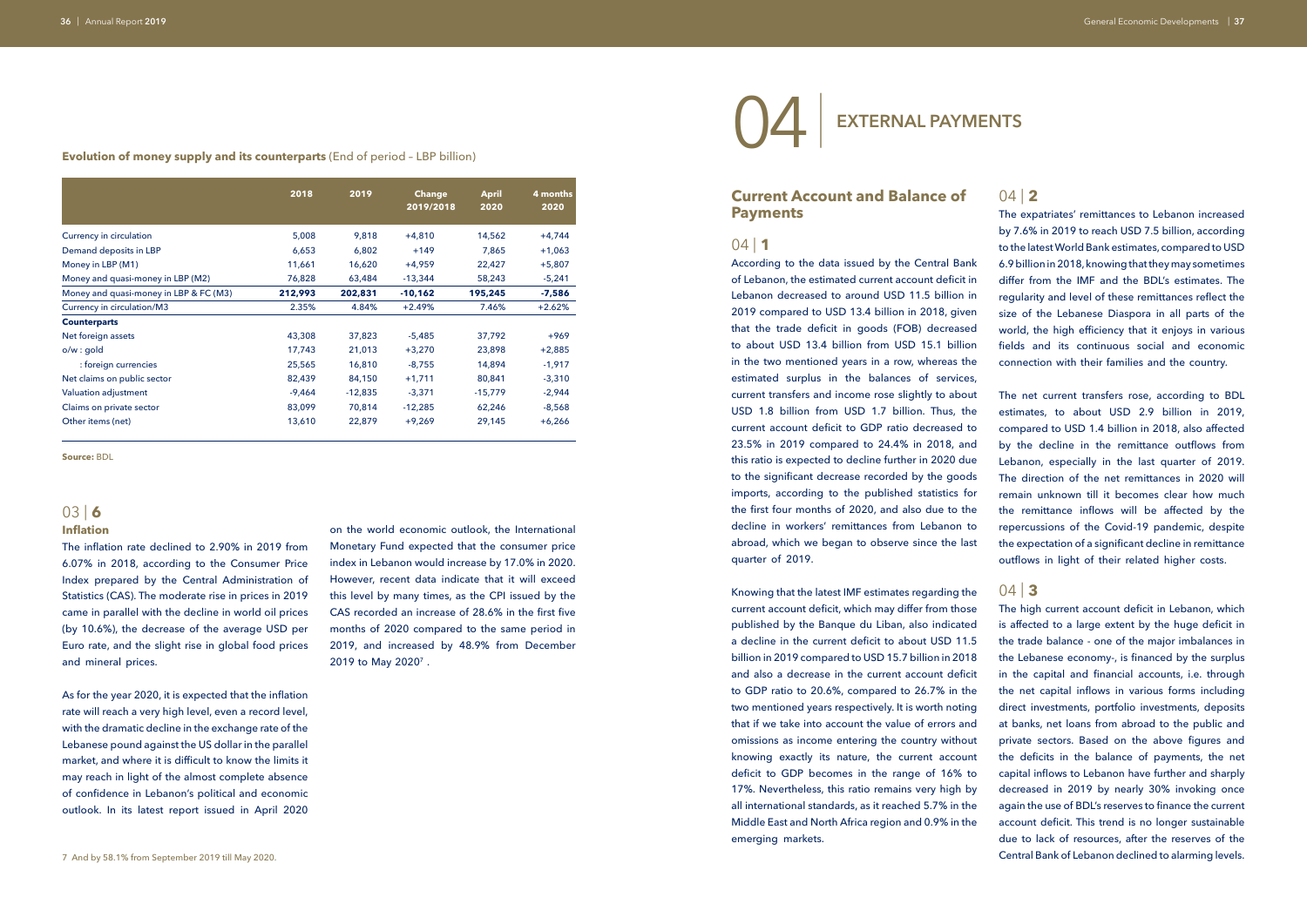According to the data provided by the BDL which is adopted in the report of UNCTAD on investments in the world, it is estimated that net foreign direct investments flowing to Lebanon has decreased slightly to USD 1.8 billion in 2019 (3.7% of GDP) compared to USD 2 billion in 2018 (also 3.7% of GDP). Foreign direct investments flowing to Lebanon decreased according to the same source to around USD 2.2 billion in 2019 (4.5% of GDP) in comparison with USD 2.7 billion in 2018 (4.9% of GDP). It is to mention that foreign direct investments usually finance a large part of the current account deficits and were largely concentrated in the real estate sector differing from the nature of foreign direct investments in many emerging countries where they are diverse, affecting several economic sectors.

### 04 | **5**

In conclusion, the net capital inflows in 2019, as in previous years, were not able to cover the current account deficit, causing a huge deficit in the balance of payments amounting to USD 5,851 million according to the figures released by the BDL, following a large deficit of USD 4,823 million in 2018. This trend continued in the first four months of 2020, where the BOP deficit reached about USD 1.3 billion.

### $04$  6

According to the Customs Higher Council, the value of imported goods decreased to USD 19.2 billion in 2019 from USD 20.0 billion in 2018, i.e. by USD 741 million and 3.7%. The value of imported goods from all customs items witnessed a decline, except for one item, the mineral products, mainly composed of petroleum derivatives, which registered a remarkable increase of USD 2.5 billion and by 58.5%. So when excluding the "mineral products" item from the total, imports from all other products recorded a significant decline of USD 3.2 billion and by 20.1%.

Import quantities recorded in 2019 a remarkable increase of 22.0%, reaching 19,351 thousand tons, compared to 15,855 thousand tons in the previous year. This came as a result of the remarkable increase in the imported quantities of mineral products -that weigh heavily-, by 60% and by more than 4,300,000 tons compared to the previous year, while the imported quantities recorded a significant decline for the most customs items. Thus, after excluding mineral products, the imported quantities of other goods decreased by 17.1%.

To summarize, imports for all customs items recorded a decline in terms of value and quantities, which is normal given the economic crisis in the country, except for the imports of petroleum derivatives, which went into an opposite direction and surely surpassed the needs of the Lebanese economy. If we could have avoided this excess in imports, we would have likely saved at least USD 3 billion in the import bill and central bank reserves.

There is a final positive point despite its connection to the monetary and banking crisis that Lebanon is going through. The value of imported goods recorded a significant decline of 41.7% in the first four months of 2020 compared to the same period of 2019, as it is useful and required for Lebanon to control the imports bill as much as possible, since it has formed in the past years a major weakness of the economy and contributed to the depletion of foreign currencies reserves.

### The two graphs below summarize the distribution of imported goods by type and country of origin in 2019.

### **Imports of goods**

**Imports by countries of origin - In % of total in 2019**

|                            | 2017   | 2018    | 2019    | <b>Till April</b><br>2019 | <b>Till April</b><br>2020 |
|----------------------------|--------|---------|---------|---------------------------|---------------------------|
| Value - USD million        | 19,582 | 19,980  | 19,239  | 6,306                     | 3,676                     |
| Change-%                   | $+2.4$ | $+2.0$  | $-3.7$  |                           | $-41.7$                   |
| Quantities - Thousand tons | 18,975 | 15,855  | 19,351  | 5,641                     | 3,867                     |
| Change-%                   | $+0.2$ | $-16.4$ | $+22.0$ |                           | $-31.4$                   |



**Source:** Customs Higher Council.

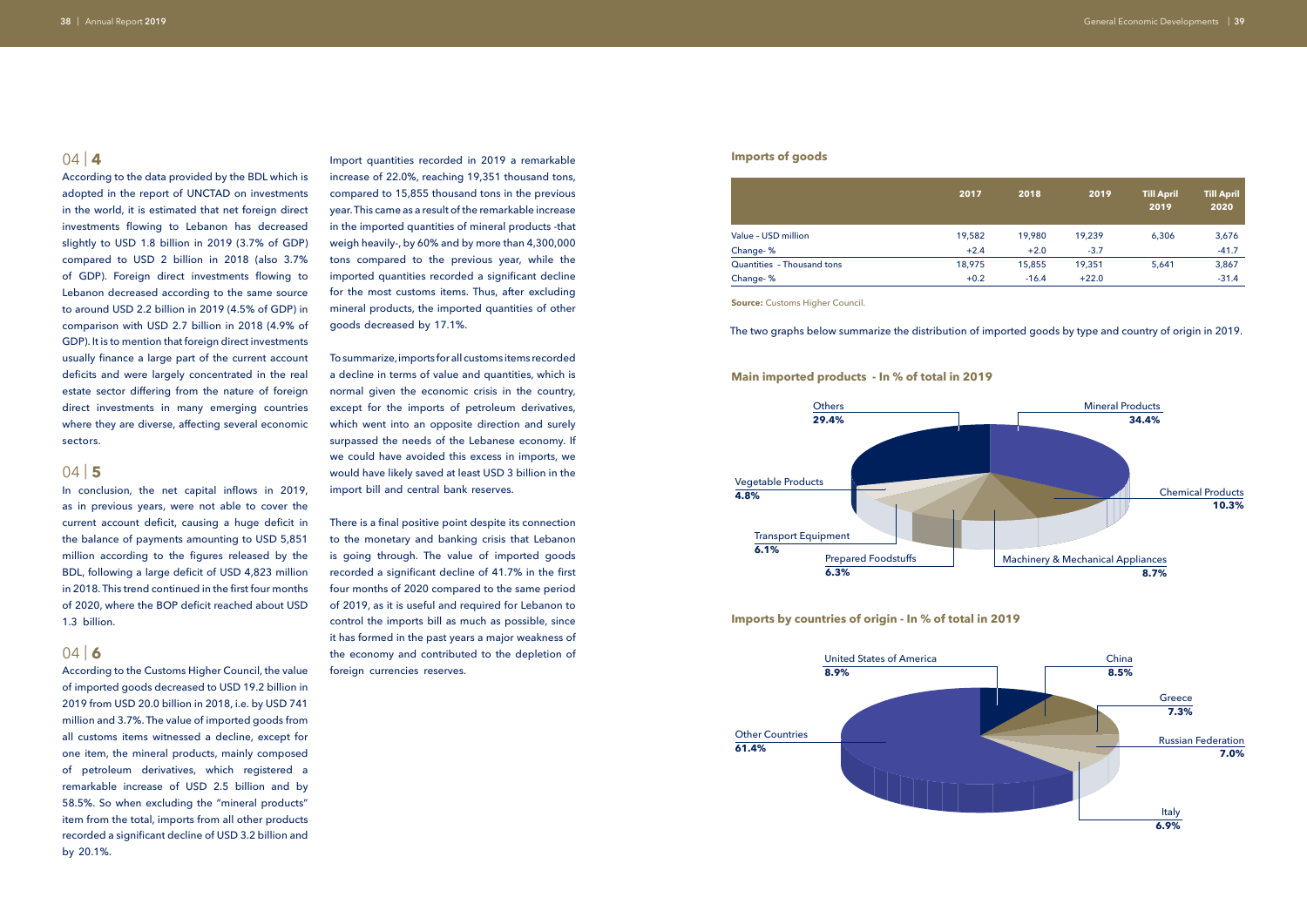On the other hand, the value of exported goods increased to USD 3,731 million in 2019 compared to USD 2,952 million in 2018, or by an amount of USD 779 million and by 26.4%. This improvement resulted entirely from an increase in exports of precious and semi-precious stones and precious metals, by an amount of USD 807 million, and by 125%, that went mainly to Switzerland (the exported quantities of precious and semi-precious metals and stones also increased by 30%), while the export value of all other goods witnessed a very slight decline (by USD 28 million). Thus, exports of goods approached in 2019 the threshold of USD 4 billion, and recorded their highest level since 2014.

In the first four months of 2020, exports of goods maintained almost the same relatively high level recorded in the same period of 2019, despite a slight decrease of 3.4%.

As for the exports quantities in 2019, they registered a decrease of 8.9% reaching 1,677 thousand tons against 1,840 thousand tons in the previous year, most of which resulted from the decline in the quantities exported from one customs item that weighs a lot, the "base metals and articles of base metal" by about 142 thousand tons or about 87% of the total decrease in exports quantities. When this item is eliminated, exports quantities from all other goods recorded a slight decrease of 1.6%.

### **Exports of goods**

|                            | 2017    | 2018   | 2019    | <b>Till April</b><br>2019 | <b>Till April</b><br>2020 |
|----------------------------|---------|--------|---------|---------------------------|---------------------------|
| Value - USD million        | 2,844   | 2,952  | 3,731   | 1121                      | 1,085                     |
| Change-%                   | $-4,5$  | $+3.8$ | $+26,4$ |                           | $-3.2$                    |
| Quantities - Thousand tons | 1,937   | 1,840  | 1,677   | 562                       | 526                       |
| Change-%                   | $+16,8$ | $-5.0$ | $-8,9$  |                           | $-6.4$                    |

**Source:** Customs Higher Council.

**Source:** Customs Higher Council.

### **Main exported products - In % of total in 2019**



### **Export by countries of destination - In % of total in 2019**



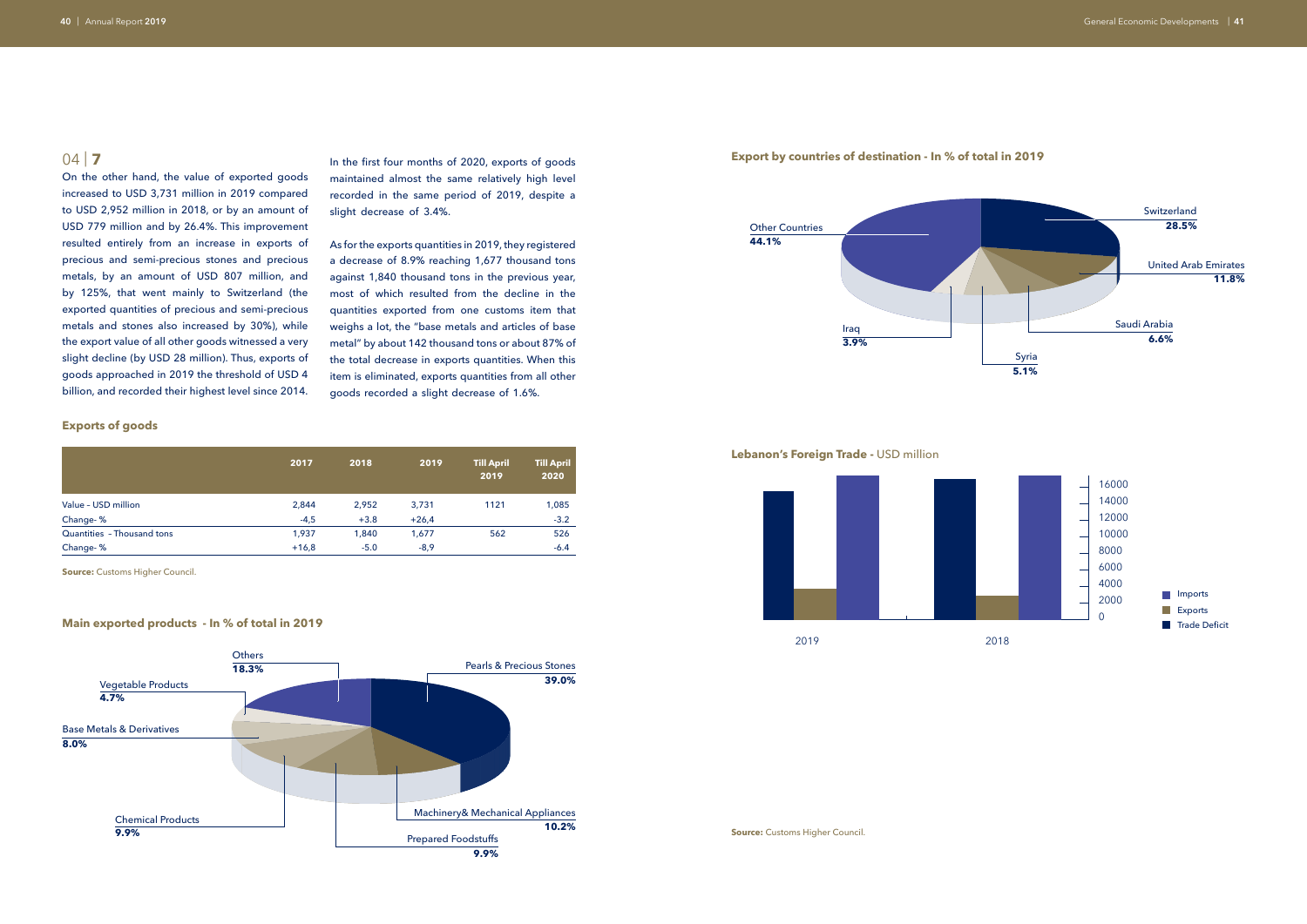# 05 | **BANKS AND THE FINANCING OF THE ECONOMY**

### 05 | **1**

In 2019, the banking sector was targeted by some politicians and other parties, before the uprising and the economic and financial distress, to load banks more tax burdens for realizing profits, and after the uprising due to the restrictions that banks adopted on deposits. This is because of the need to shift attention and find a scapegoat to compensate the policies of organized and legal looting of the country during three decades, thus avoiding any responsibility. The truth is said that banks refuse to harm their customers' deposits and fiercely defend this trust. The authority wasted spending, and the banking sector, banks and central bank, were forced to finance the government with high sovereign risks. This places responsibilities in varying degrees on the three sides: the State, the Bank of Lebanon and the banks.

### 05 | **2**

In parallel, there were also external pressures that the Association of Banks responded to through intensive, organized and costly efforts that they have been doing for nearly seven years with the Congress and the US administration in Washington and with correspondent banks in New York and other financial capitals (London, Paris, Frankfurt ...). The most recent of which was the visit of the Association's working team during the period from 6 to 10 May 2019 to the USA. This visit was successful and beneficial in terms of strengthening relations with correspondent banks, as well as at the level of Congress and the American administration, and the Association's delegation was able to strengthen the relationship with these parties despite the prevailing harsh climate. The continuity of this relationship was confirmed, based on the commitment of the Lebanese banks to fight money laundering and terrorist financing, and to keep the banking sector away from any transactions through individuals, companies and groups listed on the terrorism list.

### 05 | **3**

It is to clarify on the issue of taxes on banks' profits that amendment and introduction of new taxes on banks at an accelerated pace in the past few years, in an attempt to enhance government revenues without any effort to control expenditures, waste and tax evasion, has exhausted banks and weakened their role in the economy. The actual tax rate on profits, which includes the income tax on the profits of companies that rose from 15% to 17%, and the tax on interest that progressed from 5% to 7% and then 10%, and with the double taxation calculation to which banks were subjected to contrary to logic, in addition to a 2% tax on turnover recently, ranges between 50 and 60% starting 2018 and over the coming years if profits will be realized. How can the capitalization of banks be carried out under the weight of these burdens, which are easy to place on the banks but unbearable, especially in this difficult and accurate stage the economy is going through and at a time when the need for a solid and effective banking sector is more urgent than before.

### 05 | **4**

As a reminder, banks reinjected over three decades, most of their profits, that is, at least 60% to the constitution of their capital. They were also able to attract new investments in their capital accounts exceeding USD 8 billion from a large number of Lebanese and non-Lebanese investors. It is possible to refer to the approvals of the monetary and supervisory authorities on the capital increases and to the reports of the banks published on their websites, which are subject to review and control by at least two international audit firms. The interest received by banks from their loans and placements cannot be considered as net income or profits. In fact, what banks collect in terms of receivable and debit interest goes mostly to depositors as credit interest. What remains, i.e. interest margins, finances, on one hand, the cost of

salaries, wages and their benefits, and on the other hand, operating expenses in addition to the needs for the constitution of various provisions. Also, net profits are not measured in absolute numbers, but rather after they are attributed to total assets or to total capital, so that these ratios show that the profitability performance of the Lebanese banking sector is similar or lower than in many neighboring or distant countries, as the return on average assets (ROAA) reached 0.9% in Lebanon in 2018 (latest available data) compared to 1.75% in emerging markets and 1.56% in the Middle East and North Africa region. In addition, the return after tax on average shareholders' equity (ROAE) was 10.8% in Lebanon, compared to 16.7% in emerging markets and 12.2% in the Middle East and North Africa region in the aforementioned year.

### 05 | **5**

The banking sector always needs to strengthen its capital base and general reserves in line with the financial and accounting standards of the global banking industry, especially in light of the current crisis and the sovereign downgrade, and that of the operating banks. It has to bear the consequences of this downgrading in the form of higher risk-weights on domestic loans and placements, and thus rose capital requirements, on one hand, and be able to continue providing financing to the economy, on the other hand. Profits are one of the most important ways to increase capitalization, not only in Lebanon, but also internationally. Instead of asking to raise taxes on banks, we think it would be necessary to pay attention to the volume of evasion and the huge tax leakage outside the banking sector, which we estimate at no less than USD 4 billion annually. In fact, the banks alone contributed during the year 2018 to more than 58% of the income tax on the profits of individuals, SA and SARL companies, with the number exceeding 150 thousands (compared to 65 banks operating in Lebanon), in addition to

what thousands of self-employed persons pay. The banks 'contribution is 60% of the total proceeds of the interest tax.

# 05 | **6**

In the light of the current economic and financial crisis and opinions about economic and financial recovery, the need for bank capitalization has increased dramatically, as banks are supposed to bear losses as a result of rescheduling public debt, and their placements with the Banque du Liban, and as a result of the decline in the quality of lending portfolios for the private sector with the deterioration of economic conditions; in addition to the volume of the provisions imposed by banks' commitment to the rules of international financial accounting, even with recent amendments by the monetary and supervisory authorities. Also, as a reminder, there are requirements for the constitution of cash advances in foreign currencies, with a total of 20% of bank capital, according to BDL Circular No. 532 issued on November 4, 2019, i.e. an amount exceeding USD 4 billion required to be provided by the end of June 2020.

# 05 | **7**

The banking sector has participated for a quarter of a century in financing and securing monetary stability and preserving the financial system. It has also provided the state with all the elements of continuity and expansion and more than it should, and thus bears part of the responsibility for what happened. The banking sector also financed the private sector as needed, and thus contributed to the continuation and expansion of its institutions' work without being accompanied by a noticeable increase in the capital of these institutions, which are accustomed to grow through debt. The sector also satisfies the consumption of individuals of durable goods and other goods and services, etc. This reality has changed now, and what is required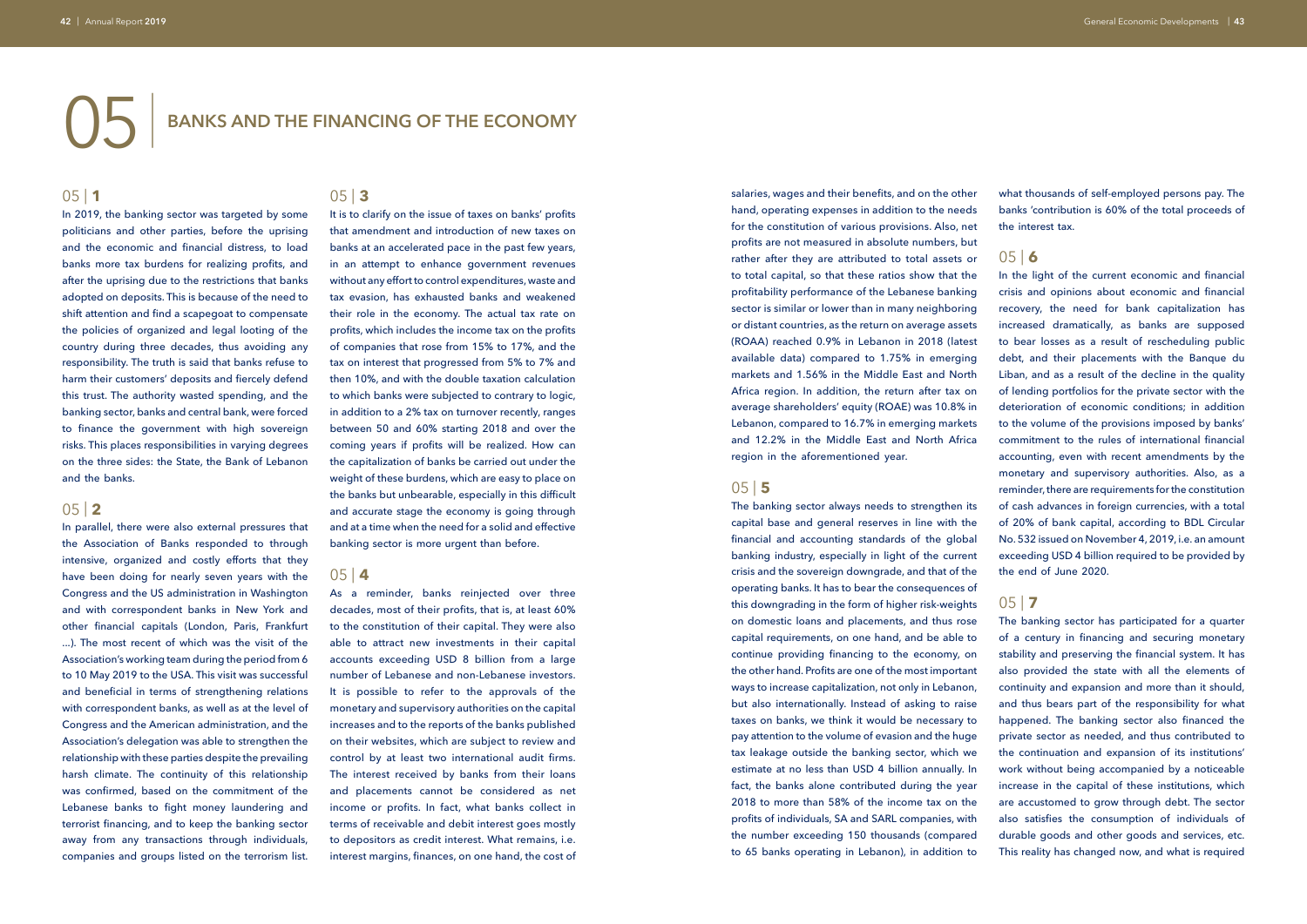is more corporate capitalization, less indebtedness for the private sector, a reduction of imports, and a focus on industry and exports and the needs of real economic growth. The country needs everyone and needs to exploit the vast human and organizational capabilities, whether at home or abroad, to promote the economy. The banking sector must learn lessons from what happened and reorganize its business according to strict criteria and gradually build up its liquidity and capital. There is no substitute for an active banking sector capable of performing its key role in the economy, which is financial intermediation.

# 06 | **BANKING ACTIVITY**  IN 2019 AND IN THE FIRST FOUR MONTHS OF 2020

### 06 | **1**

At the end of 2019, total assets of commercial banks operating in Lebanon reached LBP 326,797 billion (the equivalent of USD 216.8 billion based on the official exchange rate), knowing that the comparison is not possible with the end of 2018 because starting December 2019, and according to the offsetting criteria in IAS 32 "Financial Instruments: Presentation" and the disclosure on offsetting financial assets and liabilities in IFRS 7, the new reporting would offset loans taken from the central bank in LBP with their corresponding deposits at the central bank in LBP carrying same maturities. Thus, noting that total assets, deposits at the central bank and non -deposit liabilities are published on this basis.

### 06 | **2**

The table below shows the evolution of the main liabilities' items of commercial banks, in absolute value and percent of the total. At the end of April

### **Commercial Banks' Liabilities at the end of the period (Billion LBP and %)**

2020, the share of each of resident private sector deposits reached 57.5% of total liabilities, nonresident private sector 14.2 %, capital accounts 10.1 %, non-resident financial sector deposits 3.9%, public sector deposits 2.3% and other liabilities 12.0%.

Note that these other liabilities have been increasing since May 2016 precisely and continued to rise in the next three years as a result of the financial operations carried out by the Banque du Liban with the banks. The volume of these operations was large to contain the pressure on the monetary situation amid the deterioration of economic and financial conditions and the wave of rumors affecting the Lebanese pound. "Other liabilities" generally include loans granted by the BDL to banks and interbank operations between banks' branches in Lebanon and abroad and miscellaneous liabilities, and it constitutes an additional source of funding besides deposits and capital accounts.

|                                        | 2018         |       |              | 2019          | <b>April 2020</b> |       |
|----------------------------------------|--------------|-------|--------------|---------------|-------------------|-------|
|                                        | <b>Value</b> | %     | <b>Value</b> | $\frac{9}{6}$ | <b>Value</b>      | $\%$  |
| Resident private sector deposits       | 205,859      | 54.7  | 190,566      | 58.3          | 178,415           | 57.5  |
| Public sector deposits                 | 6,445        | 1.7   | 7,379        | 2.3           | 7,156             | 2.3   |
| Non-resident private sector deposits   | 56,870       | 15.1  | 48,920       | 15.0          | 43,967            | 14.2  |
| Non-resident financial sector deposits | 13,961       | 3.7   | 13,310       | 4.1           | 12,034            | 3.9   |
| Capital accounts                       | 30,383       | 8.1   | 31,240       | 9.6           | 31,336            | 10.1  |
| Other liabilities                      | 62,579       | 16.6  | 35,382       | 10.8          | 37,265            | 12.0  |
| Total                                  | 376,097      | 100.0 | 326,797      | 100.0         | 310,173           | 100.0 |
|                                        |              |       |              |               |                   |       |

**Source:** BDL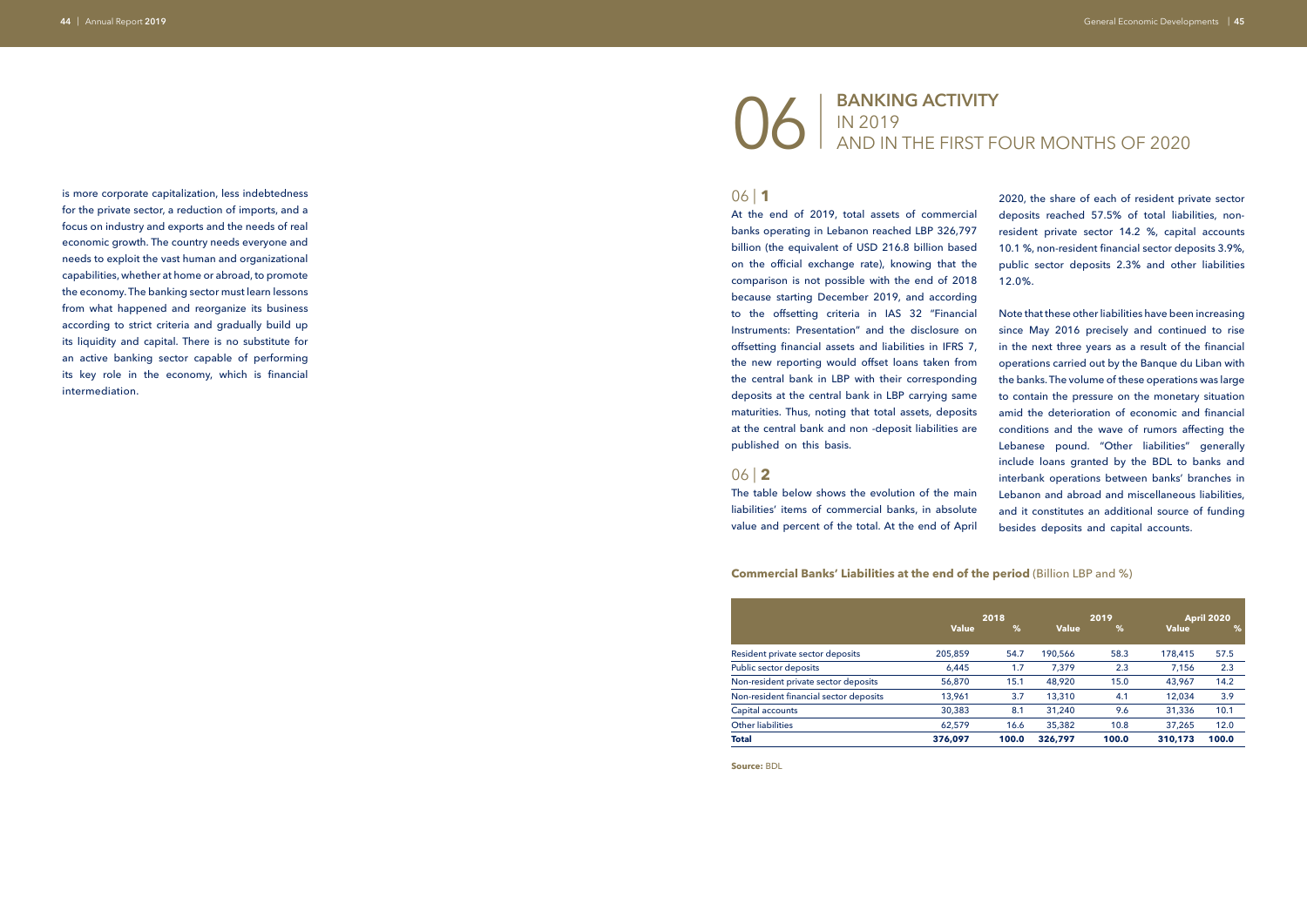Total deposits remain the primary source for the activity of commercial banks operating in Lebanon although their share declined to 74.0% of total liabilities at end April 2020 from 75.6% at the end of 2019. Remarkably, the banking sector is suffering from the third quarter 2019 from continuous bleeding in deposits. Noting that there is a draft law concerning restrictions on deposits and transfers aiming to organize transfer and withdrawal operations to protect peoples' money at banks.

### 06 | **4**

Usually, banks seek to increase their medium and long-term resources through the issuance of certificates of deposits, preferred shares and subordinated debt obligations and getting credit lines from Arab and international institutions, organizations and funds, in addition to attracting new shareholders, especially credible institutions, into their capital. However, this seems very difficult in light of the reluctance of investors as a result of recent developments.

### **Deposits**

### 06 | **5**

At the end of 2019, the total deposits' base, which includes deposits of resident (including financial sector) and non-resident private sector and deposits of some institutions of the public sector, reached LBP 246,865 billion (the equivalent of USD 163.8 billion), in comparison to LBP 269,174 billion (USD 178.6 billion) at the end of 2018. So these deposits decreased with a value of LBP 22,309 billion (the equivalent of USD 14.8 billion) following a higher increase of 3.2% i.e USD 5.6 billion in 2018. Total deposits amounted to LBP 229,539 billion (USD 152.3 billion) at the end of April 2020 in comparison to LBP 267,356 billion (USD 177.4 billion) at the end of April 2019, thus decreasing with a value of USD 25.1 billion and by 14.1%.

# 06 | **8**

In terms of the distribution of deposits by currency, those denominated in LBP declined with a value of LBP 19,772 billion and by 25.6% in 2019 partly due to the conversion from the LBP to US dollar, also to depositing funds in houses, and the decline of deposits in FC with a value of LBP 3,466 billion and by 1.9%, to remove them from the sector or to get them out of the country. Accordingly, the private sector deposit dollarization rate significantly increased to 78.9% at the end of April 2020 (the highest since 13 years) against 76% at the end of 2019 and 70.6% at the end of 2018.

On the other hand, the share of the resident private sector represented 77.7% out of total deposits at the end of April 2020 (77.2% at the end of 2019 and 76.5% at the end of 2018), the share of nonresident private sector 19.2% (19.8% and 21.1% respectively) and public sector share (3.1%, 3.0% and 2.4% respectively). It should be noted that deposits include certificates of deposits issued by banks which amounted to USD 300 million at the end of 2019. The majority of bank deposits are saving and term accounts (82% at the end of April 2020).

### 06 | **9**

Bank deposits are concentrated in Beirut and its suburbs which attracted 66.1% of total deposits at the end of 2019, allocated to 47.6% of the total number of depositors, whereas 33.9% of the deposits belong to other regions and were allocated to 52.4% of depositors, indicating a difference in the average deposit value between Beirut & suburbs and the other regions.

### 06 | **6**

Thus, total deposits in 2019 declined and continued in 2020 due to several factors, such as reimbursement and cancellation of credits against cash collateral, depositing funds in houses in line with the decline of confidence and heightened fears and large outflows from the country especially during the last quarter of the year, in addition to the financing of foreign trade. The liquidity control measures taken since October 2019 had an impact on changes of deposits' volume in LBP and FC.

### 06 | **7**

### **Distribution of Private Sector Deposits at Commercial Banks**

| <b>USD Million</b>           | End of<br><b>December</b><br>2018 | End of<br><b>April</b><br>2019 | End of<br><b>December</b><br>2019 | End of<br><b>April</b><br>2020 | <b>Change</b><br>2018/<br>2019 | <b>Change</b><br><b>April/April</b><br>2020/2019 |
|------------------------------|-----------------------------------|--------------------------------|-----------------------------------|--------------------------------|--------------------------------|--------------------------------------------------|
| <b>Resident Deposits</b>     | 136,556                           | 135,496                        | 126,412                           | 118,351                        | $-10.144$                      | $-17,145$                                        |
| - In LBP                     | 46,896                            | 45,959                         | 34,950                            | 28,567                         | $-11,946$                      | $-17,392$                                        |
| $-$ In FC                    | 89,660                            | 89,537                         | 91,462                            | 89,784                         | $+1,802$                       | $+247$                                           |
| <b>Non Resident Deposits</b> | 37,724                            | 37,213                         | 32,451                            | 29,165                         | $-5,273$                       | $-8,048$                                         |
| - In LBP                     | 4,312                             | 4,253                          | 3,140                             | 2,494                          | $-1,172$                       | $-1,759$                                         |
| $-$ In FC                    | 33,412                            | 32,960                         | 29,311                            | 26,671                         | $-4,101$                       | $-6,289$                                         |
| <b>Total Deposits</b>        | 174,280                           | 172.709                        | 158,863                           | 147,516                        | $-15.417$                      | $-25,193$                                        |
| - In LBP                     | 51,208                            | 50,212                         | 38,090                            | 31,061                         | $-13,118$                      | $-19,151$                                        |
| $-$ In FC                    | 123,072                           | 122,497                        | 120,773                           | 116,455                        | $-2,299$                       | $-6,042$                                         |

### 06 | **10**

In terms of interest rates, they maintained in the first eleven months 2019 their rising pace, which has started significantly since year 2018, where banks, in coordination with the Banque du Liban, have raised interest rates on LBP deposits if kept in LBP, especially if maturities are extended, to encourage depositors not to convert to US dollars. Banks also have raised interest rates on the dollar in the Beirut market in parallel with the Central Bank measures that have encouraged attracting US dollar deposits and controlling their exit. While interest rates started their decline by December 2019 through the implementation of the BDL intermediate circular no 536 dated 4/12/2019 (followed by the BDL intermediate circular no 544 dated 13/2/2020), especially given the restrictions applied by banks on customers. The average interest rate on new or renewed deposits in LBP increased from 8.30% in December 2018 to 9.40% in November 2019 (+110 basis points) to gradually decrease to 5.06% in April 2020 (-434 basis points). The average interest rate on new or renewed deposits in USD increased from 5.15% in December 2018 to 6.31% in November 2019 (+116 basis points) to gradually decrease to 2.32% in April 2020 (-399 basis points).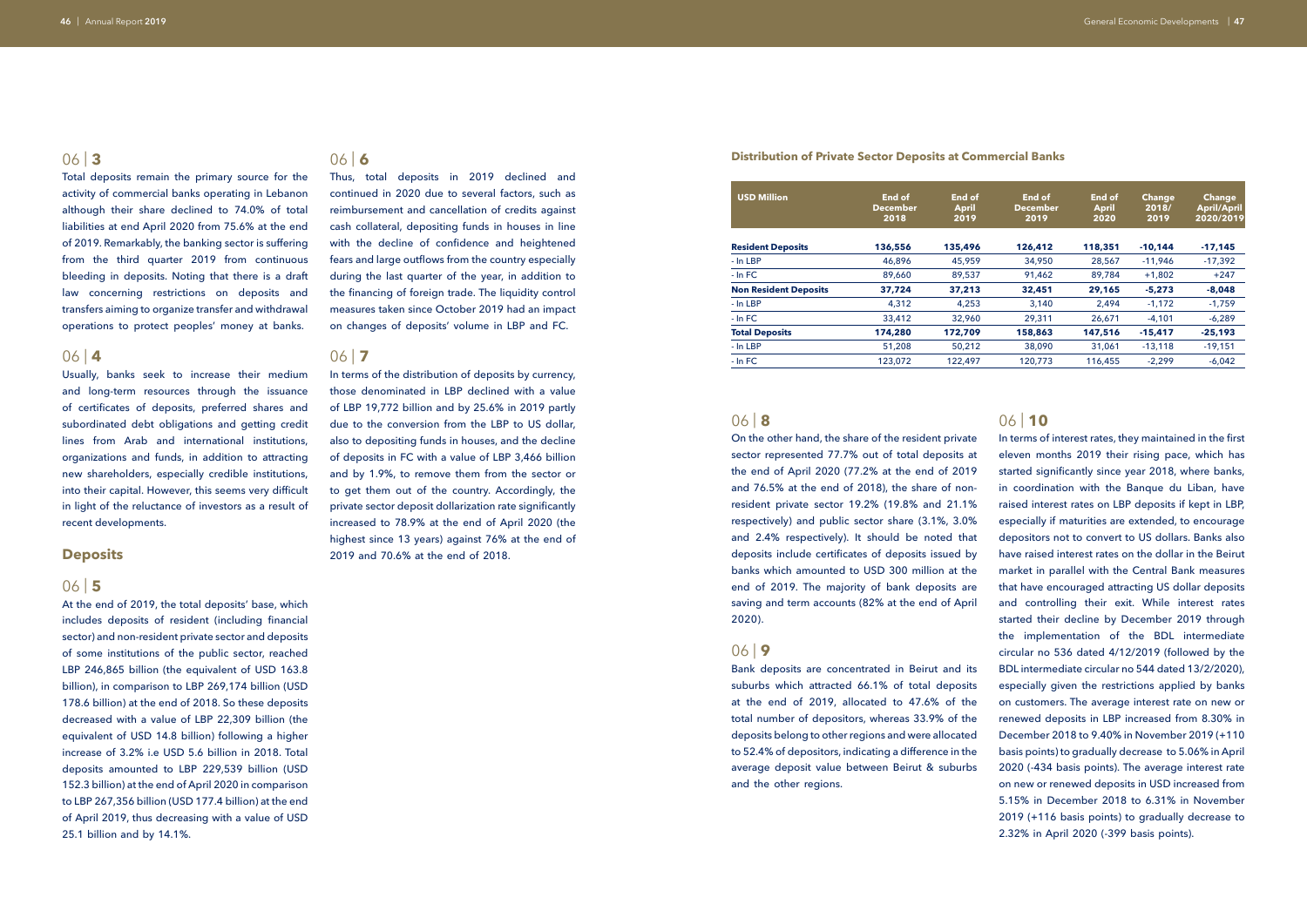### **Capital accounts**

### 06 | **11**

At the end of 2019, capital accounts of commercial banks operating in Lebanon reached LBP 31,240 billion (the equivalent of USD 20.7 billion), increasing by 2.8% compared to the year 2018. At the end of April 2020, capital accounts reached LBP 31,336 billion (the equivalent of USD 20.8 billion) hence registering a decrease of 2% in comparison to April 2019. At the end of April 2020, capital accounts represented 10.1% of the consolidated balance sheet (9.6% at the end of 2019) and 47.4% of total claims on private sector (41.6% at the end of 2019). The supplementary capital, which includes subordinated bonds and some types of preferred shares, remains low as it represented 5.0% of capital accounts at the end of April 2020 (6.3% at the end of 2019).

### 06 | **12**

Banks usually expand their capital base by issuing common and preferred shares classified as core capital, attracting investors in Lebanon and abroad, and by retaining most of their profits into their capital. High country risk has always necessitated an increase in capital, albeit at the expense of dividends distribution, which enhances the soundness of the financial position of the bank and the sector as a whole. However, the consecutive downgrade of Lebanese banks from the international rating agencies poses the problem of securing resources to banks from capital increase in light of the reluctance of investors with the lack of confidence and the retreat of the quality of banks credit portfolio, with the increase of risk weights, originally suffering from a high percentage of non-performing loans, thus, the high cost to the borrower and to the economy is inevitable in light of implementing international standards especially the International Financial Reporting Standard 9 (IFRS9).

### 06 | **13**

The increased exposure of banks to sovereign debt, especially in foreign currencies (Eurobonds, certificate of deposits at BDL and deposits at BDL), and the increased risk of non-performing loans, especially banking loans in FC to the private sector, threaten banking capital, thus explain the request of the central bank to banks to increase their capital through the intermediate circular no 532. The mentioned circular aims to respond to the liquidity crisis in foreign currencies in the short term, and to enhance banking solvency to face the increase of non-productive debt. Knowing that the increase of capital accounts imposed by the circular is not enough to recapitalize the sector, especially after the decision of public debt restructuring following the government announcement of the suspension of payment of Eurobonds in March 2020. Studies indicates that banks will need to significantly increase their capital after the public debt restructuring, however, the increase in capitalization varies from one bank to another, in order to reach the solvency ratio at minimum of 8% according to the requirements of the Basel standards.

### **Placements of the Banking Sector**

### 06 | **14**

At the end of April 2020, the share of each of loans to the private sector dropped to 18.8% and loans to the public sector to 12% and foreign assets to 7.4% against an increase of the share of deposits at BDL to 56.7%.

### **Commercial Banks' Assets at the end of period** (Billion LBP and %)

### **Claims on Private Sector**

### 06 | **15**

Bank loans to the resident and non-resident private sectors reached around LBP 75,027 billion at the end of December 2019, against LBP 89,524 billion at the end of 2018. Thus, registering a significant decline of 16.2% against a slight decrease of 0.5% in 2018, reflecting the severe contraction of the economic activity which seemed clear since the beginning of the year and worsened in the last quarter especially following the developments that erupted after the uprising of October 17. At the end of April 2020, bank loans to the resident and nonresident private sectors reached LBP 66,175 billion against LBP 85,885 billion at the end of April 2019, thus decreasing with a value of LBP 19,710 billion (around USD 13 billion) and by 22.9%.

### 06 | **16**

The decrease of demand for lending reflects the retreat of consumer and investor confidence and the weak and negative economic growth in Lebanon due to the prevailing political and economic conditions. In order to reduce risks, banks continued their "precautionary" policy through decreasing

|                                                     |              | 2018          |              | 2019  | <b>April 2020</b> |       |  |
|-----------------------------------------------------|--------------|---------------|--------------|-------|-------------------|-------|--|
|                                                     | <b>Value</b> | $\frac{9}{6}$ | <b>Value</b> | %     | <b>Value</b>      | %     |  |
| <b>Reserves</b>                                     | 197,138      | 52.4          | 178,208      | 54.5  | 177,033           | 57.1  |  |
| o/w : deposits with BDL                             | 196,288      | 52.2          | 177,468      | 54.3  | 175,908           | 56.7  |  |
| Claims on customers and financial sector (resident) | 78,796       | 21.0          | 66,627       | 20.4  | 58,178            | 18.8  |  |
| Claims on the public sector                         | 50,651       | 13.5          | 43,240       | 13.2  | 37,367            | 12.0  |  |
| Foreign assets                                      | 37,990       | 10.1          | 26,534       | 8.1   | 23,051            | 7.4   |  |
| o/w : claims on NR financial sector                 | 18,074       | 4.8           | 10,202       | 3.1   | 7,425             | 2.4   |  |
| claims on NR private sector                         | 10,728       | 2.9           | 8,400        | 2.6   | 7,998             | 2.6   |  |
| Resident private sector securities portfolio        | 2,671        | 0.7           | 2,413        | 0.7   | 2,303             | 0.7   |  |
| Fixed assets & Non-classified assets                | 8,851        | 2.4           | 9,775        | 3.0   | 12,242            | 3.9   |  |
| <b>Total</b>                                        | 376,097      | 100.0         | 326,797      | 100.0 | 310,173           | 100.0 |  |

**Source:** BDL

total credit portfolio, knowing that a number of customers resorted after October 17 to paying off debts by withdrawing from their creditor accounts. The increase in interest rates in 2019 and 2018 also contributed to the reduction of demand for lending.

### 06 | **17**

Loans granted to the non-resident private sector, of which a large part is related to the financing of projects for Lebanese businesses abroad, particularly in Arab and African countries, represented 12.1% of the total loans granted to the private sector at the end of April 2020 (11.2% at the end of 2019 and 12% at the end of 2018).

### 06 | **18**

Loans granted to the resident private sector represented the equivalent of 86% of GDP according to the estimates for the year 2019. This relatively high level in Lebanon could be partly explained, by the low capitalization of the corporate sector, its weak capacity for self-financing, and its excessive reliability on banks' financing, away from financing through stocks and corporate bonds markets, knowing that the competitiveness in finance is the best and most successful way that make growth a